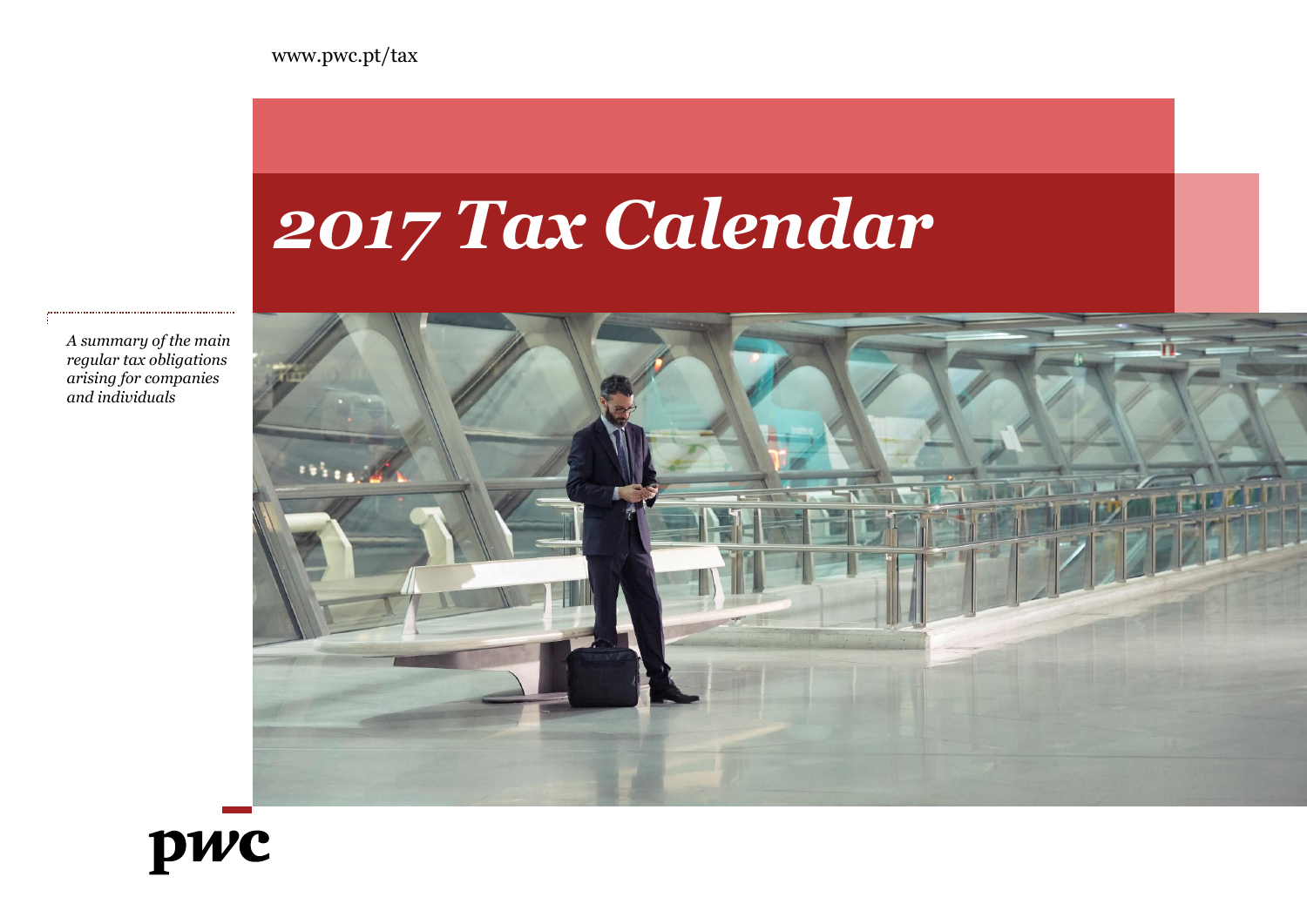# *PwC*

*Due to its general nature, this publication does not cover all existing obligations, it does not waive the need to consult tax legislation and regulations, nor to seek professional advice whenever necessary.* 

*The dates referred are those that result from the tax law and may require to be adjusted based on the interpretation of the legal provision regarding term counting. Therefore, PwC recommends to confirm the deadline for the compliance.*

*Some deadlines refer to obligations that may not be complied with electronically. Therefore, PwC recommends that it is confirmed before the relevant services which are the exact deadline in the specific case.*

*PwC will make the best effort to keep the Fiscal Calendar updated, however, some deadlines may change and PwC can't ensure that users receive updates in due time*

PwC firms collaborate with organizations and individuals in creating the value they are looking for. We are a network of firms present in 157 countries, with over 223 000 people who are dedicated to delivering quality in assurance, advisory, tax and professional training services.

PwC Portugal, Angola and Cabo Verde relies on 34 partners, and more than 1 200 permanent employees, distributed between the Lisbon, Porto, Luanda and Praia offices.

Taxation is one of the most important aspects of a modern, efficient management. That's why, at PwC, you can find the best partnership not only for a dynamic risk prevention policy, but also for seizing opportunities.

Taxation services at PwC Portugal, Angola and Cabo Verde working closely with over 41 450 tax consultants from all the other global PwC network firms, aim to provide its clients with an appropriate tax management.

## *Inforfisco*

Through Inforfisco, PwC makes updated tax information readily available. Inforfisco includes a website, free of charge, and a database, accessible upon subscription.

The Inforfisco website, in addition to a daily update of tax news and to a tax guide (available in Portuguese and English), also includes the tax codes, as well as a tax information archive.

The website contents are also available via the "Tax @ PT" app for iphone and ipad, and, as such, readily available for users.

The database is a reference in tax in Portugal and contains the tax law, linked to the tax authorities' rulings, to court decisions and to books and articles to be analysed when interpreting the tax law or making a tax related decision. The subscribers receive permanent support of a dedicate team, available to train the users and assist with day -to -day researches.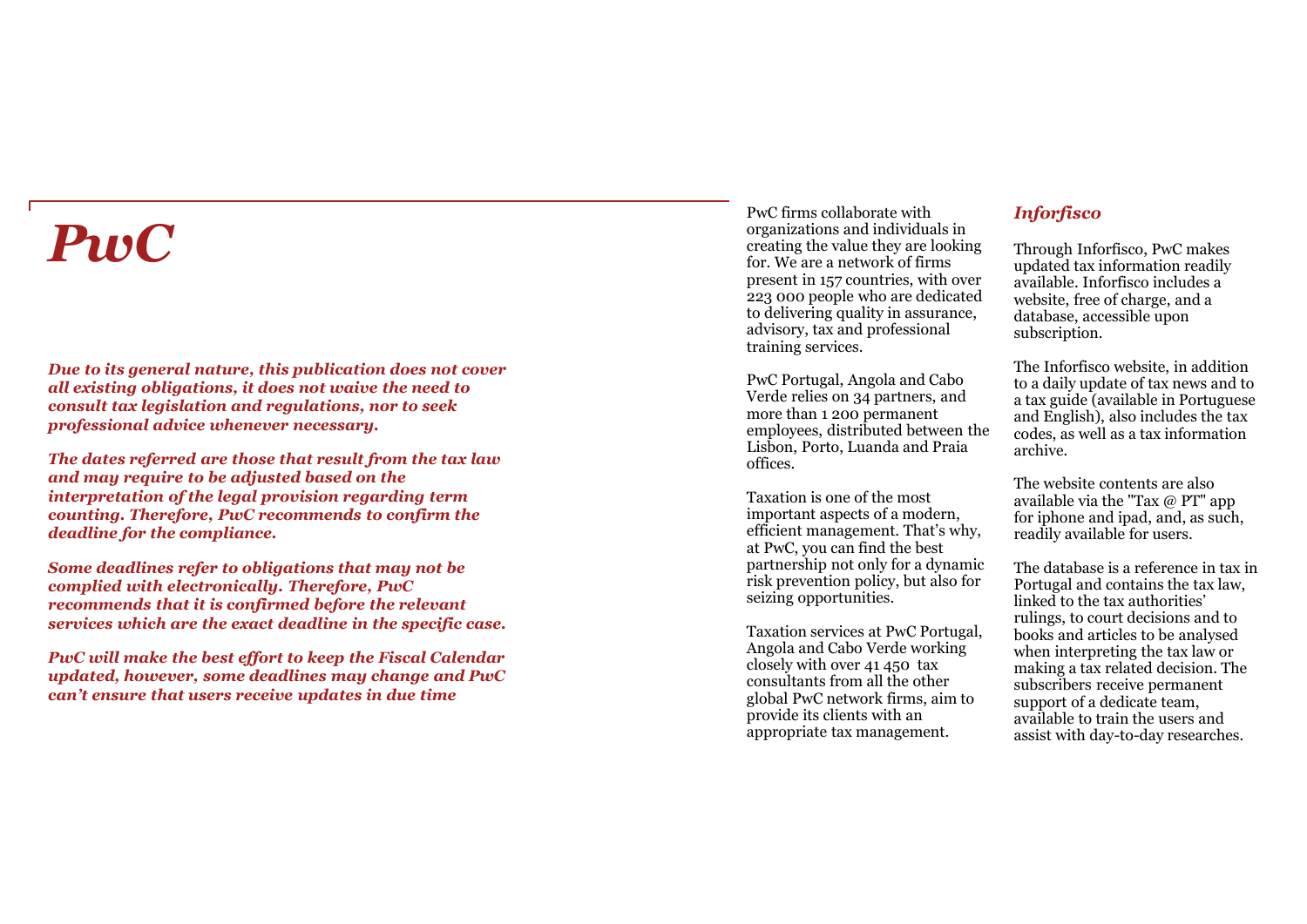| 2017 Annual overview | 2017 Calendar | 2017 Annual overview |
|----------------------|---------------|----------------------|
| Obligations          | January       | Obligations          |
| Corporate entities   | February      | Individuals          |
|                      | March         |                      |
|                      | April         |                      |
|                      | May           |                      |
|                      | June          |                      |
|                      | July          |                      |
|                      | August        |                      |
|                      | September     |                      |
|                      | October       |                      |
|                      | November      |                      |
|                      | December      |                      |
|                      | January 2018  |                      |
|                      |               |                      |

# **Contents**

Tax Calendar 2017 PwC 3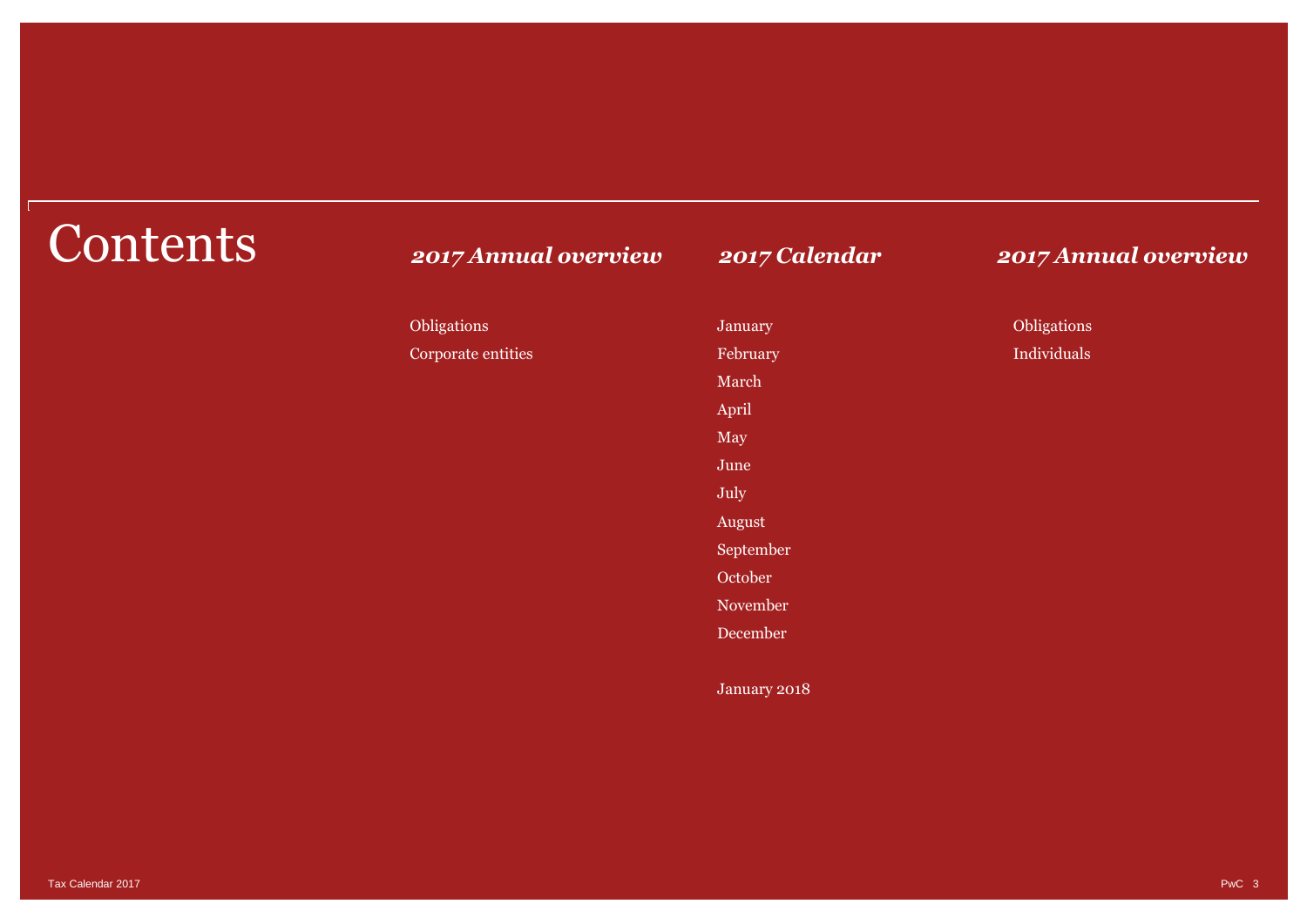## 2017 Annual overview

| <b>Obligations - Corporate entities</b>               |                                                                                                                                                                                                   |    |    |    |    |    |    |    | JAN FEV MAR APR MAY JUN JUL AUG SEP OCT NOV                                      |    |    |    | <b>DEC</b> | <b>JAN 2018</b> |
|-------------------------------------------------------|---------------------------------------------------------------------------------------------------------------------------------------------------------------------------------------------------|----|----|----|----|----|----|----|----------------------------------------------------------------------------------|----|----|----|------------|-----------------|
| <b>CIT/PIT/Social Security</b>                        | Statement of income paid, tax withheld, social security and health contributions, and fees paid to professional<br>associations (employment income) regarding previous month                      | 10 | 10 | 10 | 10 | 10 | 10 | 10 | 10                                                                               | 10 | 10 | 10 | 10         | 10              |
| <b>VAT</b>                                            | Filing of the return and annexes for the taxpayers covered by the monthly VAT regime                                                                                                              | 10 | 10 | 10 | 10 | 10 | 10 | 10 | 10                                                                               | 10 | 10 | 10 | 10         | 10              |
| <b>VAT</b>                                            | Filing of the return and annexes for the taxpayers covered by the quarterly VAT regime                                                                                                            |    | 15 |    |    | 15 |    |    | 15                                                                               |    |    | 15 |            |                 |
| <b>Vacation Schedule</b>                              | Preparation and posting, by the employer, of the 2017 vacation schedule                                                                                                                           |    |    |    | 15 |    |    |    |                                                                                  |    |    |    |            |                 |
| <b>IES/ Annual Return</b>                             | Filing of the 2016 IES / Annual Return and respective annexes                                                                                                                                     |    |    |    |    |    |    | 15 |                                                                                  |    |    |    |            |                 |
| <b>Tax File</b>                                       | Deadline for preparing (or filing, when applicable) the 2016 tax file                                                                                                                             |    |    |    |    |    |    | 15 |                                                                                  |    |    |    |            |                 |
| <b>Transfer Pricing</b>                               | Deadline for preparing the 2016 transfer pricing documentation file (when applicable)                                                                                                             |    |    |    |    |    |    | 15 |                                                                                  |    |    |    |            |                 |
| CIT/PIT/Stamp Duty                                    | Payment of withholding taxes (corporate and personal income tax), and Stamp Duty                                                                                                                  | 20 | 20 | 20 | 20 | 20 | 20 | 20 | 20                                                                               | 20 | 20 | 20 | 20         | 20              |
| <b>Social Security</b>                                | Payment of contributions                                                                                                                                                                          | 20 | 20 | 20 | 20 | 20 | 20 | 20 | 20                                                                               | 20 | 20 | 20 | 20         | 20              |
| <b>VAT</b>                                            | Filing of monthly recapitulative statement (intra-Community supplies of goods and services)                                                                                                       | 20 | 20 | 20 | 20 | 20 | 20 | 20 | 20                                                                               | 20 | 20 | 20 | 20         | 20              |
| <b>VAT</b>                                            | Filing of quarterly recapitulative statement (intra-Community supplies of goods and services)                                                                                                     | 20 |    |    | 20 |    |    | 20 |                                                                                  |    | 20 |    |            | 20              |
| <b>CIT/PIT</b>                                        | Statement of income paid, tax withheld and tax deductions regarding 2016                                                                                                                          | 20 |    |    |    |    |    |    |                                                                                  |    |    |    |            | 20              |
| VAT                                                   | Filing of the quarterly VAT return of telecommunications, broadcasting & electronic services rendered to non-<br>taxable persons established in other Member-States                               |    |    |    | 20 |    |    | 20 |                                                                                  |    | 20 |    |            | 20              |
| <b>VAT</b>                                            | Reporting of invoices issued                                                                                                                                                                      | 25 | 20 | 20 | 20 | 20 | 20 | 20 | 20                                                                               | 20 | 20 | 20 | 20         | 20              |
| <b>CIT/PIT</b>                                        | Statement of income paid or placed at the disposal of non resident entities - Form 30                                                                                                             | 31 | 28 | 31 | 30 | 31 | 30 | 31 | 31                                                                               | 30 | 31 | 30 | 31         | 31              |
| <b>CIT/VAT</b>                                        | Inventory communication                                                                                                                                                                           | 31 |    |    |    |    |    |    |                                                                                  |    |    |    |            | 31              |
| <b>CIT/PIT</b>                                        | Statement of income paid, tax withheld, tax deductions, social security and health contributions, and subscriptions,<br>regarding 2016 (except employment income) - Form 10                       | 31 |    |    |    |    |    |    |                                                                                  |    |    |    |            | 31              |
| <b>CIT/PIT</b>                                        | Statement of income paid and tax withheld as final withholding regarding 2016 - Form 39                                                                                                           |    | 28 |    |    |    |    |    |                                                                                  |    |    |    |            |                 |
| <b>CIT</b>                                            | Special payment on account                                                                                                                                                                        |    |    | 31 |    |    |    |    |                                                                                  |    | 31 |    |            |                 |
| <b>Real Estate Municipal Tax</b>                      | Payment of real estate municipal tax (IMI)                                                                                                                                                        |    |    |    | 30 |    |    | 31 |                                                                                  |    |    | 30 |            |                 |
| <b>Additional Real Estate</b><br><b>Municipal Tax</b> | Payment of additional real estate municipal tax (AIMI)                                                                                                                                            |    |    |    |    |    |    |    |                                                                                  | 30 |    |    |            |                 |
| <b>CIT</b>                                            | Filing of the 2016 CIT return; self-assessment and payment of CIT, Municipal Surtax e State Surtax                                                                                                |    |    |    |    | 31 |    |    |                                                                                  |    |    |    |            |                 |
| <b>Tock Options</b>                                   | Reporting of creation or contributions to stock option/subscription/award/other schemes on behalf of employees<br>and/or board members, regarding 2016                                            |    |    |    |    |    | 30 |    |                                                                                  |    |    |    |            |                 |
| <b>CIT</b>                                            | Additional payment on account                                                                                                                                                                     |    |    |    |    |    |    | 31 |                                                                                  | 30 |    |    | 15         |                 |
| <b>Securities</b>                                     | Statement of issuance or circulation of securities regarding 2016                                                                                                                                 |    |    |    |    |    |    | 31 |                                                                                  |    |    |    |            |                 |
| <b>CIT</b>                                            | Payment on account                                                                                                                                                                                |    |    |    |    |    |    | 31 |                                                                                  | 30 |    |    | 15         |                 |
| <b>CIT/PIT</b>                                        | Statement of exempt income, income subject to reduced tax rates or regarding which no withholding tax is required,<br>paid in 2016                                                                |    |    |    |    |    |    | 31 |                                                                                  |    |    |    |            |                 |
| <b>CIT</b>                                            | Payment on account on 1/4 of the value of the internal results eliminated under Law nr. 30-G/2000, of 29 of<br>December                                                                           |    |    |    |    |    |    | 31 |                                                                                  |    |    |    |            |                 |
| <b>Transfer Pricing</b>                               | Statement of the identification and country or fiscal jurisdiction of the reporting entity of the Group - Financial and<br>tax information of multinational groups (Country by Country Reporting) |    |    |    |    | 31 |    |    |                                                                                  |    |    |    |            |                 |
| <b>Tax Planning</b>                                   | Statement of tax planning schemes proposed / accompanied by promoters                                                                                                                             |    |    |    |    |    |    |    | Until the 20 <sup>th</sup> of the following month after that to which they refer |    |    |    |            |                 |
| <b>Tax Planning</b>                                   | Tax Planning communication by users                                                                                                                                                               |    |    |    |    |    |    |    | Until the end of month following the month of adoption                           |    |    |    |            |                 |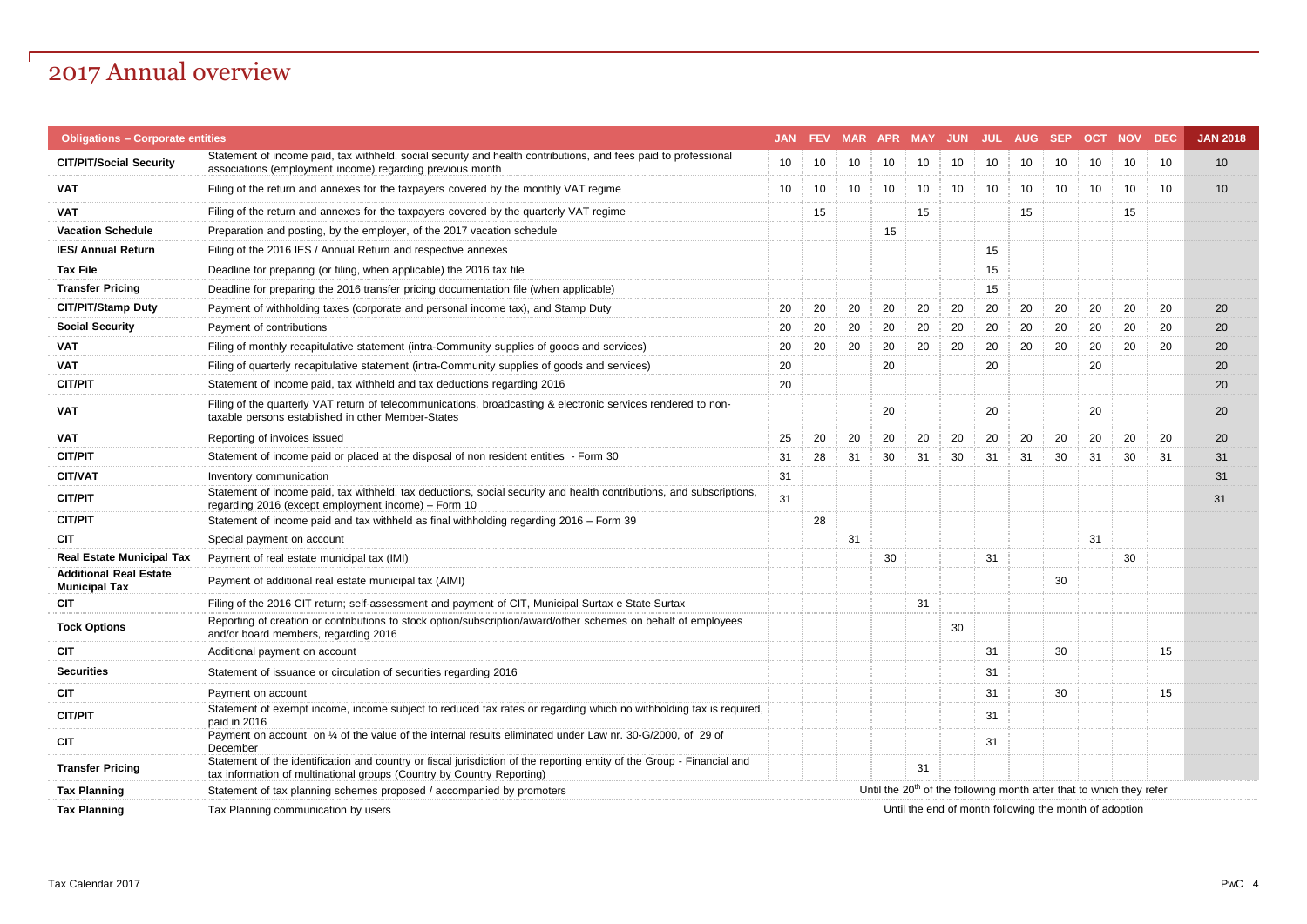## 2017 Annual overview

| <b>Obligations - Corporate entities</b> |                                         |  |  |  |                                                                       |  |                                                                            | JAN FEV MAR APR MAY JUN JUL AUG SEP OCT NOV DEC JAN 2018                                                                                                                               |
|-----------------------------------------|-----------------------------------------|--|--|--|-----------------------------------------------------------------------|--|----------------------------------------------------------------------------|----------------------------------------------------------------------------------------------------------------------------------------------------------------------------------------|
| Annual Vehicle Tax                      | Payment of annual vehicle tax           |  |  |  | Until the last day of the month in which the license plate was issued |  |                                                                            |                                                                                                                                                                                        |
| VAT                                     | Communication of transport documents    |  |  |  |                                                                       |  |                                                                            | Taxpayers are obliged to communicate the transport documents prior to the beginning of the<br>transport or until de $5th$ following working day, depending on the way of communication |
| <b>Social Security</b>                  | Statement of admission of new employees |  |  |  |                                                                       |  | 24 hours before the effectiveness of labour agreement or start of activity |                                                                                                                                                                                        |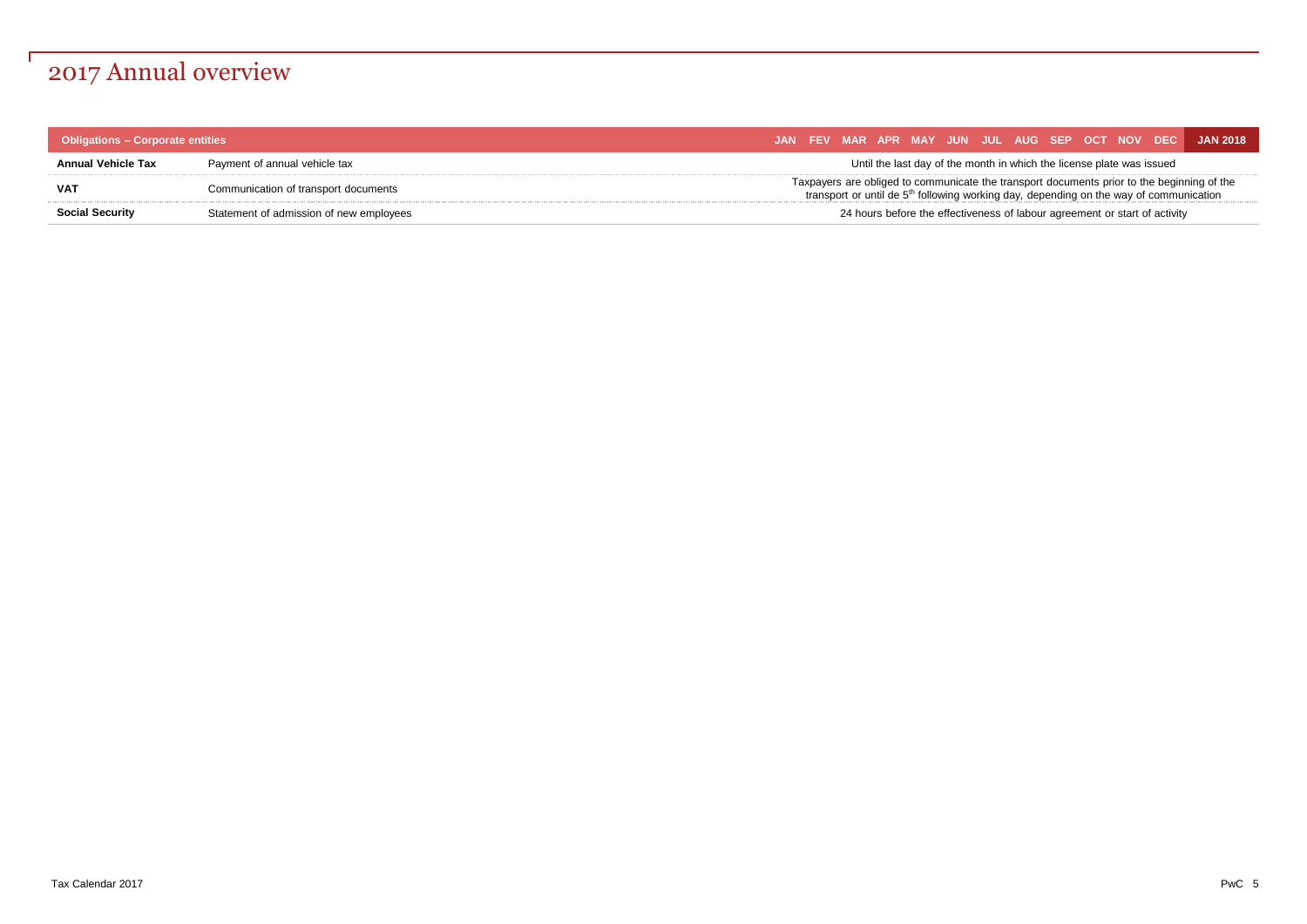|              |  |  |  |  |  |  |  |  |  |  | SMTWTFSSMTWTFSSMTWTFSSMTWTFSSMT                                                            |  |  |  |  |  |
|--------------|--|--|--|--|--|--|--|--|--|--|--------------------------------------------------------------------------------------------|--|--|--|--|--|
| January 2017 |  |  |  |  |  |  |  |  |  |  | <b>H</b> 2 3 4 5 6 7 8 9 10 11 12 13 14 15 16 17 18 19 20 21 22 23 24 25 26 27 28 29 30 31 |  |  |  |  |  |

| <b>DAY</b> | <b>OBLIGATIONS</b>                |                                                                                                                                                                                    | <b>FORM</b>                                                                     | <b>DELIVERY POINT</b>                 | <b>PAYMENT POINT</b>                                                                                 | <b>REMARKS</b>                                                                                                                                                                                                                                                                                                                                                                                                                                                                                                          |
|------------|-----------------------------------|------------------------------------------------------------------------------------------------------------------------------------------------------------------------------------|---------------------------------------------------------------------------------|---------------------------------------|------------------------------------------------------------------------------------------------------|-------------------------------------------------------------------------------------------------------------------------------------------------------------------------------------------------------------------------------------------------------------------------------------------------------------------------------------------------------------------------------------------------------------------------------------------------------------------------------------------------------------------------|
| 10         | CIT/PIT/Social<br><b>Security</b> | Statement of income paid, tax withheld, social security<br>and health contributions, and fees paid to professional<br>associations, regarding December 2016 (employment<br>income) | Monthly statement of remuneration                                               | Portuguese Tax<br>Authorities Website | n/a                                                                                                  |                                                                                                                                                                                                                                                                                                                                                                                                                                                                                                                         |
| 10         | <b>VAT</b>                        | Filing of the November 2016 return and annexes for the<br>taxpayers covered by the monthly VAT regime                                                                              | <b>Periodical Return</b>                                                        | Portuguese Tax<br>Authorities Website | Internet<br>Treasury department of local<br>tax offices<br>Post offices /ATM<br>Other legal entities | In case of refund, additional annexes must be<br>submitted.                                                                                                                                                                                                                                                                                                                                                                                                                                                             |
| 20         | <b>CIT/PIT/ Stamp Duty</b>        | Payment of withholding taxes (corporate and personal<br>income tax) and Stamp Duty, regarding December 2016                                                                        | PIT, CIT withholding tax and SD<br>statement                                    | Portuguese Tax<br>Authorities Website | Internet<br>Treasury department of local<br>tax offices<br>Post offices /ATM<br>Other legal entities |                                                                                                                                                                                                                                                                                                                                                                                                                                                                                                                         |
| 20         | <b>Social Security</b>            | Payment of contributions regarding December 2016                                                                                                                                   | n/a                                                                             | n/a                                   | Bank<br>Treasury departments of<br>Social Securities offices<br>Internet<br>Post offices/ATM         |                                                                                                                                                                                                                                                                                                                                                                                                                                                                                                                         |
| 20         | <b>VAT</b>                        | Filing of December 2016 recapitulative statement                                                                                                                                   | Recapitulative Statement: Intra-<br>Community supplies of goods and<br>services | Portuguese Tax<br>Authorities Website | n/a                                                                                                  | Applicable to:<br>• VAT taxpayers, covered by the monthly regime;<br>and<br>• VAT taxpayers, covered by the quarterly regime in<br>case the total amount of intra-community supplies<br>of goods to include in the recapitulative statement<br>exceeds $\epsilon$ 50,000 (in the respective quarter or in<br>any of the four previous quarters).                                                                                                                                                                        |
| 20         | <b>VAT</b>                        | Filing of 4th quarter 2016 recapitulative statement                                                                                                                                | Recapitulative Statement: Intra-<br>Community supplies of goods and<br>services | Portuguese Tax<br>Authorities Website | n/a                                                                                                  | Applicable to VAT taxpayers covered by the quarterly<br>regime in case the total amount of intra-community<br>supplies of goods to include in the recapitulative<br>statement does not exceed € 50,000 (in the<br>respective quarter or in any of the four previous<br>quarters).                                                                                                                                                                                                                                       |
| 20         | <b>CIT/PIT</b>                    | Statement of income paid, tax withheld and tax<br>deductions regarding 2016                                                                                                        | Free form                                                                       | n/a                                   | n/a                                                                                                  |                                                                                                                                                                                                                                                                                                                                                                                                                                                                                                                         |
| 25         | <b>VAT</b>                        | Reporting of invoices issued in December 2016                                                                                                                                      | n/a                                                                             | Portuguese Tax<br>Authorities Website | n/a                                                                                                  | Submission should be made through:<br>· Electronic transmission in real time, integrated<br>within an Electronic Billing program, using the web<br>service to be made available by the Portuguese Tax<br>and Custom Authorities;<br>• Upload of the SAF-T (PT) monthly file, inserting the<br>data directly onto the Portuguese Tax and Custom<br>Authorities' website; or<br>• By direct collection of the invoice's elements in an<br>option made available on the Portuguese Tax and<br>Custom Authorities' website. |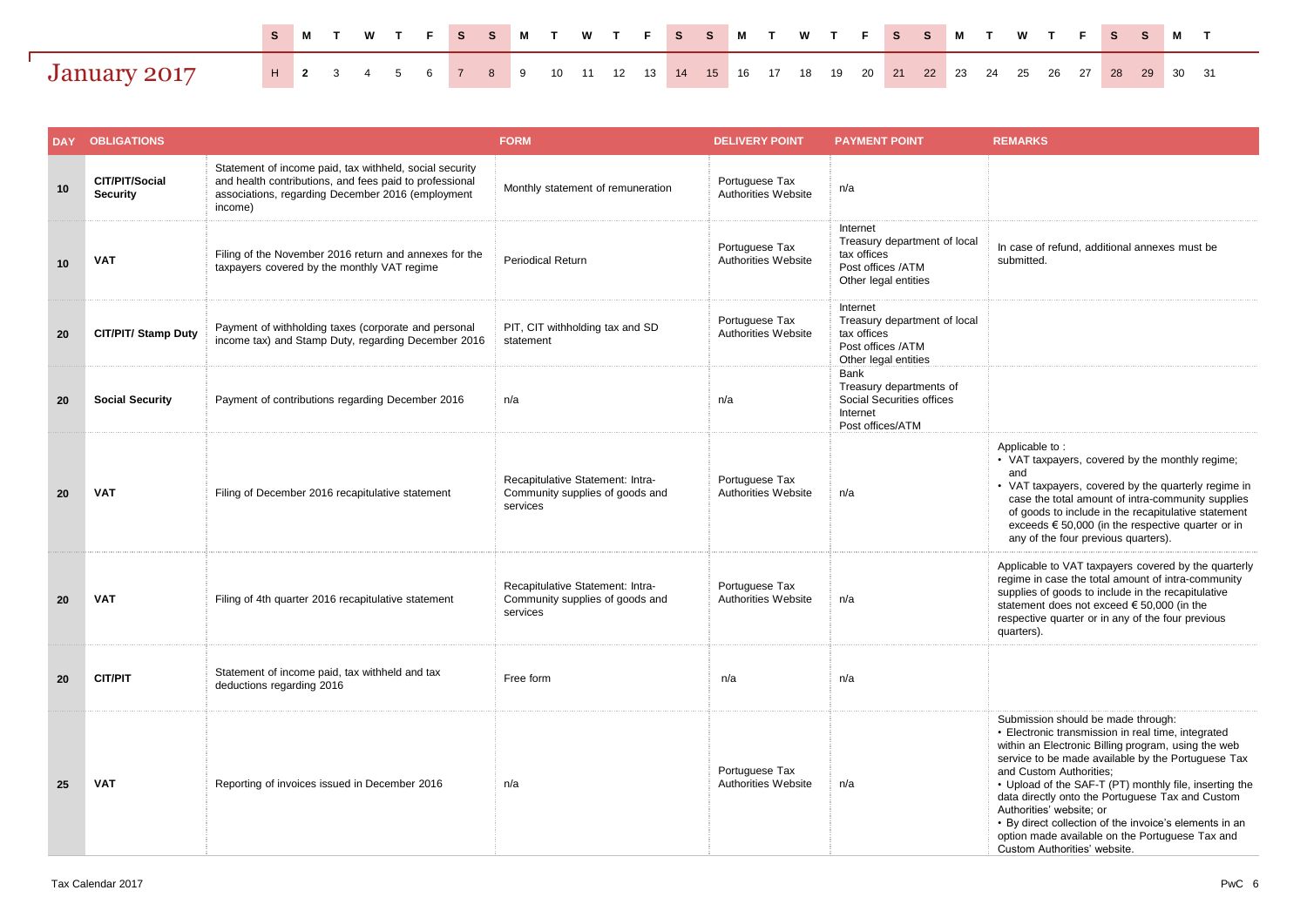|              |  |  |  |  |  |  |  |  |  |  | SMTWTFSSMTWTFSSMTWTFSSMTWTFSSMT                                                            |  |  |  |  |  |  |
|--------------|--|--|--|--|--|--|--|--|--|--|--------------------------------------------------------------------------------------------|--|--|--|--|--|--|
| January 2017 |  |  |  |  |  |  |  |  |  |  | <b>H</b> 2 3 4 5 6 7 8 9 10 11 12 13 14 15 16 17 18 19 20 21 22 23 24 25 26 27 28 29 30 31 |  |  |  |  |  |  |

| <b>DAY</b> | <b>OBLIGATIONS</b> |                                                                                                                                                                              | <b>FORM</b> | <b>DELIVERY POINT</b>                        | <b>PAYMENT POINT</b> | <b>REMARKS</b> |
|------------|--------------------|------------------------------------------------------------------------------------------------------------------------------------------------------------------------------|-------------|----------------------------------------------|----------------------|----------------|
| 31         | <b>CIT/PIT</b>     | Statement of income paid or placed at the disposal of non-<br>resident entities in November 2016                                                                             | Form 30     | Portuguese Tax<br>Authorities Website        | n/a                  |                |
| 31         | <b>CIT/PIT</b>     | Inventory communication                                                                                                                                                      | n/a         | Portuguese Tax<br><b>Authorities Website</b> | n/a                  |                |
| 31         | <b>CIT/PIT</b>     | Statement of income paid, tax withheld, tax deductions,<br>social security and health contributions, and<br>subscriptions, regarding year 2016 (except employment<br>income) | Form 10     | Portuguese Tax<br>Authorities Website        | n/a                  |                |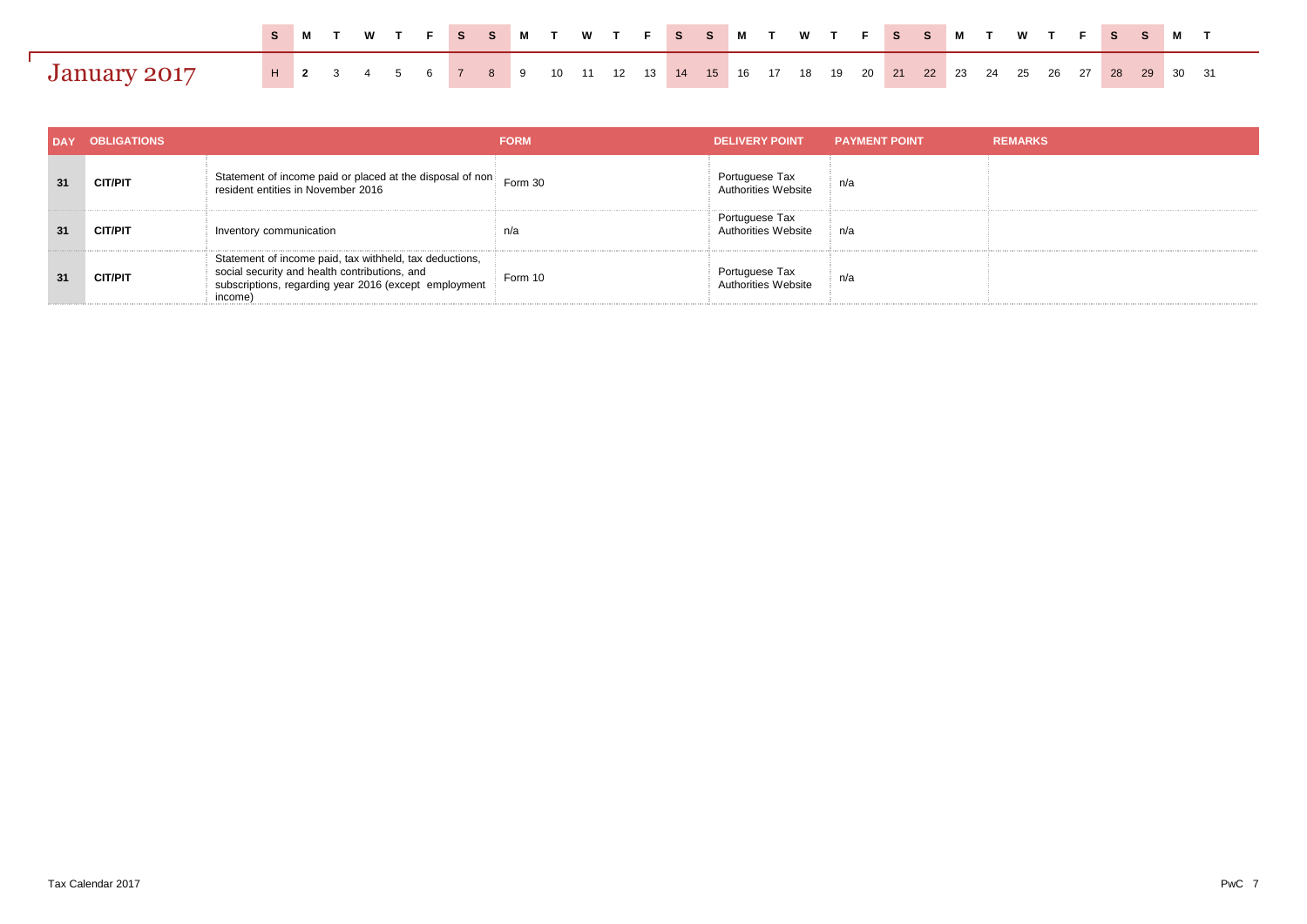|               |                                                                           |  |  |  |  |  |  |  |  |  |  |  |  |  | WTFSSMTWTFSSMTWTFSSMTWTFSSMT |
|---------------|---------------------------------------------------------------------------|--|--|--|--|--|--|--|--|--|--|--|--|--|------------------------------|
| February 2017 | 1 2 3 4 5 6 7 8 9 10 11 12 13 14 15 16 17 18 19 20 21 22 23 24 25 26 27 H |  |  |  |  |  |  |  |  |  |  |  |  |  |                              |

|    | <b>DAY OBLIGATIONS</b>            |                                                                                                                                                                                   | <b>FORM</b>                                                                     | <b>DELIVERY POINT</b>                 | <b>PAYMENT POINT</b>                                                                                 | <b>REMARKS</b>                                                                                                                                                                                                                                                                                                                                                                                                                                                                                                          |
|----|-----------------------------------|-----------------------------------------------------------------------------------------------------------------------------------------------------------------------------------|---------------------------------------------------------------------------------|---------------------------------------|------------------------------------------------------------------------------------------------------|-------------------------------------------------------------------------------------------------------------------------------------------------------------------------------------------------------------------------------------------------------------------------------------------------------------------------------------------------------------------------------------------------------------------------------------------------------------------------------------------------------------------------|
| 10 | CIT/PIT/Social<br><b>Security</b> | Statement of income paid, tax withheld, social security<br>and health contributions, and fees paid to professional<br>associations, regarding January 2017 (employment<br>income) | Monthly statement of remuneration                                               | Portuguese Tax<br>Authorities Website | n/a                                                                                                  |                                                                                                                                                                                                                                                                                                                                                                                                                                                                                                                         |
| 10 | <b>VAT</b>                        | Filing of the December 2016 return and annexes for the<br>taxpayers covered by the monthly VAT regime                                                                             | <b>Periodical Return</b>                                                        | Portuguese Tax<br>Authorities Website | Internet<br>Treasury department of local<br>tax offices<br>Post offices /ATM<br>Other legal entities | In case of refund, additional annexes must be<br>submitted.                                                                                                                                                                                                                                                                                                                                                                                                                                                             |
| 15 | <b>VAT</b>                        | Filing of 4th quarter 2016 return and annexes for the<br>taxpayers covered by the quarterly VAT regime                                                                            | <b>Periodical Return</b>                                                        | Portuguese Tax<br>Authorities Website | Internet<br>Treasury department of local<br>tax offices<br>Post offices /ATM<br>Other legal entities | In case of refund, additional annexes must be<br>submitted.                                                                                                                                                                                                                                                                                                                                                                                                                                                             |
| 20 | CIT/PIT/Stamp Duty                | Payment of withholding taxes (corporate and personal<br>income tax), and Stamp Duty, regarding January 2017                                                                       | PIT/CIT withholding tax and SD<br>statement                                     | Portuguese Tax<br>Authorities Website | Internet<br>Treasury department of local<br>tax offices<br>Post offices /ATM<br>Other legal entities |                                                                                                                                                                                                                                                                                                                                                                                                                                                                                                                         |
| 20 | <b>Social Security</b>            | Payment of contributions regarding January 2017                                                                                                                                   | n/a                                                                             | n/a                                   | Bank<br>Treasury departments of<br>Social Securities offices<br>Internet<br>Post offices/ATM         |                                                                                                                                                                                                                                                                                                                                                                                                                                                                                                                         |
| 20 | <b>VAT</b>                        | Filing of January 2017 recapitulative statement                                                                                                                                   | Recapitulative Statement: Intra-<br>Community supplies of goods and<br>services | Portuguese Tax<br>Authorities Website | n/a                                                                                                  | Applicable to:<br>• VAT taxpayers, covered by the monthly regime;<br>and<br>• VAT taxpayers, covered by the quarterly regime in<br>case the total amount of intra-community supplies<br>of goods to include in the recapitulative statement<br>exceeds $\epsilon$ 50,000 (in the respective quarter or in<br>any of the four previous quarters).                                                                                                                                                                        |
| 20 | <b>VAT</b>                        | Reporting of invoices issued in January 2017                                                                                                                                      | n/a                                                                             | Portuguese Tax<br>Authorities Website | n/a                                                                                                  | Submission should be made through:<br>• Electronic transmission in real time, integrated<br>within an Electronic Billing program, using the web<br>service to be made available by the Portuguese Tax<br>and Custom Authorities;<br>• Upload of the SAF-T (PT) monthly file, inserting the<br>data directly onto the Portuguese Tax and Custom<br>Authorities' website; or<br>• By direct collection of the invoice's elements in an<br>option made available on the Portuguese Tax and<br>Custom Authorities' website. |
| 28 | <b>CIT/PIT</b>                    | Statement of income paid or placed at the disposal of non<br>resident entities in December 2016                                                                                   | Form 30                                                                         | Portuguese Tax<br>Authorities Website | n/a                                                                                                  |                                                                                                                                                                                                                                                                                                                                                                                                                                                                                                                         |
| 28 | <b>CIT/PIT</b>                    | Statement of income paid and withholding taxes<br>regarding year 2016                                                                                                             | Form 39                                                                         | Portuguese Tax<br>Authorities Website | n/a                                                                                                  |                                                                                                                                                                                                                                                                                                                                                                                                                                                                                                                         |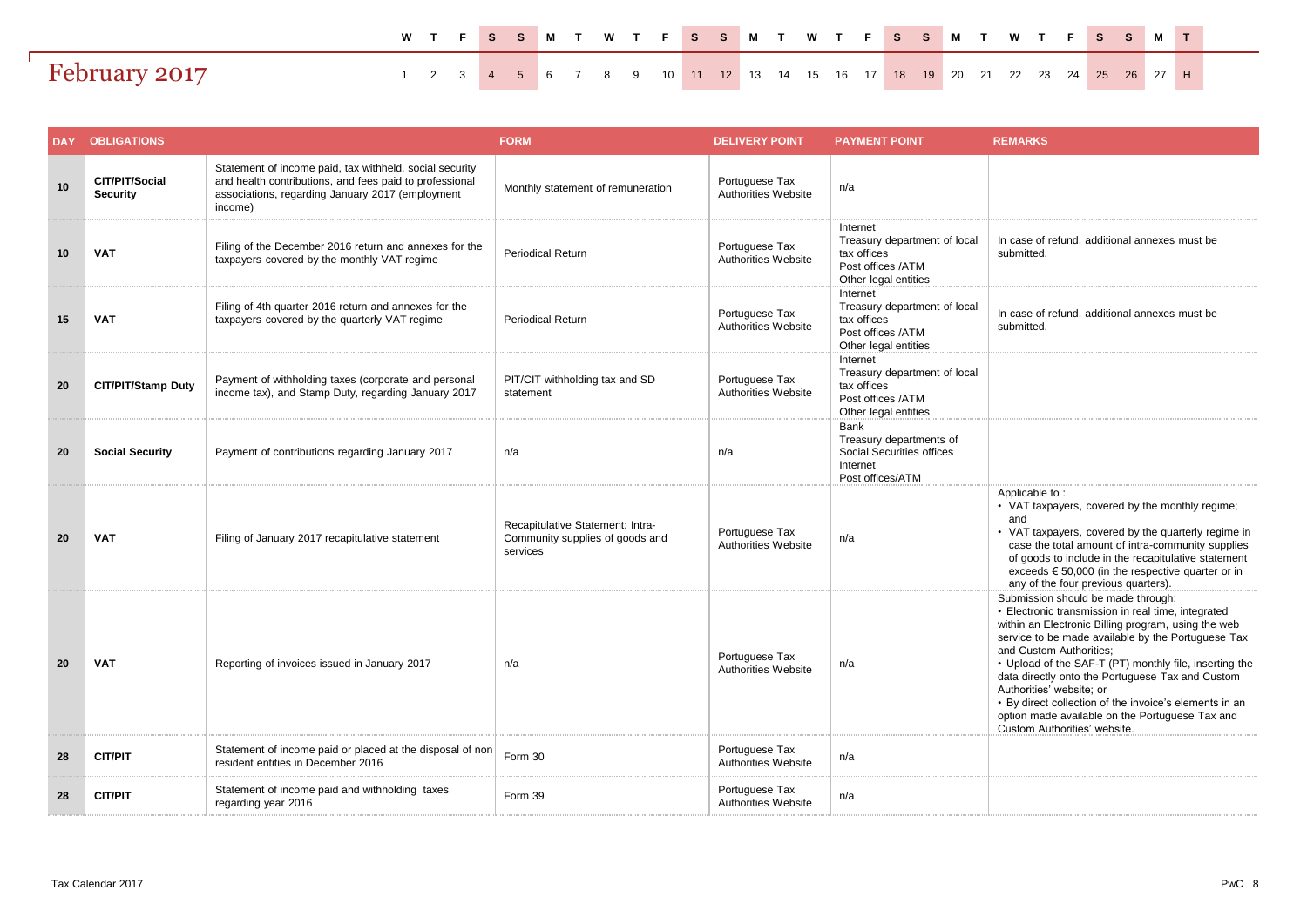|                   |  |  |  |  |  | W T F S S M T W T F S S M T W T F S S M T W T F S S M T W T F                       |  |  |  |  |  |  |  |  |  |  |
|-------------------|--|--|--|--|--|-------------------------------------------------------------------------------------|--|--|--|--|--|--|--|--|--|--|
| <b>March 2017</b> |  |  |  |  |  | 1 2 3 4 5 6 7 8 9 10 11 12 13 14 15 16 17 18 19 20 21 22 23 24 25 26 27 28 29 30 31 |  |  |  |  |  |  |  |  |  |  |

| <b>DAY</b> | <b>OBLIGATIONS</b>                 |                                                                                                                                                                                    | <b>FORM</b>                                                                     | <b>DELIVERY POINT</b>                        | <b>PAYMENT POINT</b>                                                                                 | <b>REMARKS</b>                                                                                                                                                                                                                                                                                                                                                                                                                                                                                                          |
|------------|------------------------------------|------------------------------------------------------------------------------------------------------------------------------------------------------------------------------------|---------------------------------------------------------------------------------|----------------------------------------------|------------------------------------------------------------------------------------------------------|-------------------------------------------------------------------------------------------------------------------------------------------------------------------------------------------------------------------------------------------------------------------------------------------------------------------------------------------------------------------------------------------------------------------------------------------------------------------------------------------------------------------------|
| 10         | CIT/PIT/<br><b>Social Security</b> | Statement of income paid, tax withheld, social security<br>and health contributions, and fees paid to professional<br>associations, regarding February 2017 (employment<br>income) | Monthly statement of remuneration                                               | Portuguese Tax<br>Authorities Website        | n/a                                                                                                  |                                                                                                                                                                                                                                                                                                                                                                                                                                                                                                                         |
| 10         | <b>VAT</b>                         | Filing of the January 2017 return and annexes for the<br>taxpayers covered by the monthly VAT regime                                                                               | <b>Periodical Return</b>                                                        | Portuguese Tax<br>Authorities Website        | Internet<br>Treasury department of local<br>tax offices<br>Post offices /ATM<br>Other legal entities | In case of refund, additional annexes must be<br>submitted.                                                                                                                                                                                                                                                                                                                                                                                                                                                             |
| 20         | <b>CIT/PIT/Stamp Duty</b>          | Payment of withholding taxes (corporate and personal<br>income tax), and Stamp Duty, regarding February 2017                                                                       | PIT/CIT withholding tax and SD<br>statement                                     | Portuguese Tax<br>Authorities Website        | Internet<br>Treasury department of local<br>tax offices<br>Post offices /ATM<br>Other legal entities |                                                                                                                                                                                                                                                                                                                                                                                                                                                                                                                         |
| 20         | <b>Social Security</b>             | Payment of contributions regarding February 2017                                                                                                                                   | n/a                                                                             | n/a                                          | Bank<br>Treasury departments of<br>Social Securities offices<br>Internet<br>Post offices/ATM         |                                                                                                                                                                                                                                                                                                                                                                                                                                                                                                                         |
| 20         | <b>VAT</b>                         | Filing of February 2017 recapitulative statement                                                                                                                                   | Recapitulative Statement: Intra-<br>Community supplies of goods and<br>services | Portuguese Tax<br>Authorities Website        | n/a                                                                                                  | Applicable to:<br>• VAT taxpayers, covered by the monthly regime;<br>and<br>• VAT taxpayers, covered by the quarterly regime in<br>case the total amount of intra-community supplies<br>of goods to include in the recapitulative statement<br>exceeds $\epsilon$ 50,000 (in the respective quarter or in<br>any of the four previous quarters).                                                                                                                                                                        |
| 20         | <b>VAT</b>                         | Reporting of invoices issued in February 2017                                                                                                                                      | n/a                                                                             | Portuguese Tax<br><b>Authorities Website</b> | n/a                                                                                                  | Submission should be made through:<br>• Electronic transmission in real time, integrated<br>within an Electronic Billing program, using the web<br>service to be made available by the Portuguese Tax<br>and Custom Authorities;<br>• Upload of the SAF-T (PT) monthly file, inserting the<br>data directly onto the Portuguese Tax and Custom<br>Authorities' website; or<br>• By direct collection of the invoice's elements in an<br>option made available on the Portuguese Tax and<br>Custom Authorities' website. |
| 31         | <b>CIT/PIT</b>                     | Statement of income paid or placed at the disposal of non<br>resident entities in January 2017                                                                                     | Form 30                                                                         | Portuguese Tax<br><b>Authorities Website</b> | n/a                                                                                                  |                                                                                                                                                                                                                                                                                                                                                                                                                                                                                                                         |
| 31         | <b>CIT</b>                         | 1st special payment on account                                                                                                                                                     | Form P1                                                                         | Portuguese Tax<br>Authorities Website        | Internet<br>Treasury department of local<br>tax offices<br>Post offices /ATM<br>Other legal entities | If the fiscal year does not match the calendar year,<br>the payment must be made during the 3 <sup>rd</sup> month and<br>during the 10 <sup>th</sup> month of the fiscal year. Not applicable<br>in the year of beginning of activity and in the following<br>year.                                                                                                                                                                                                                                                     |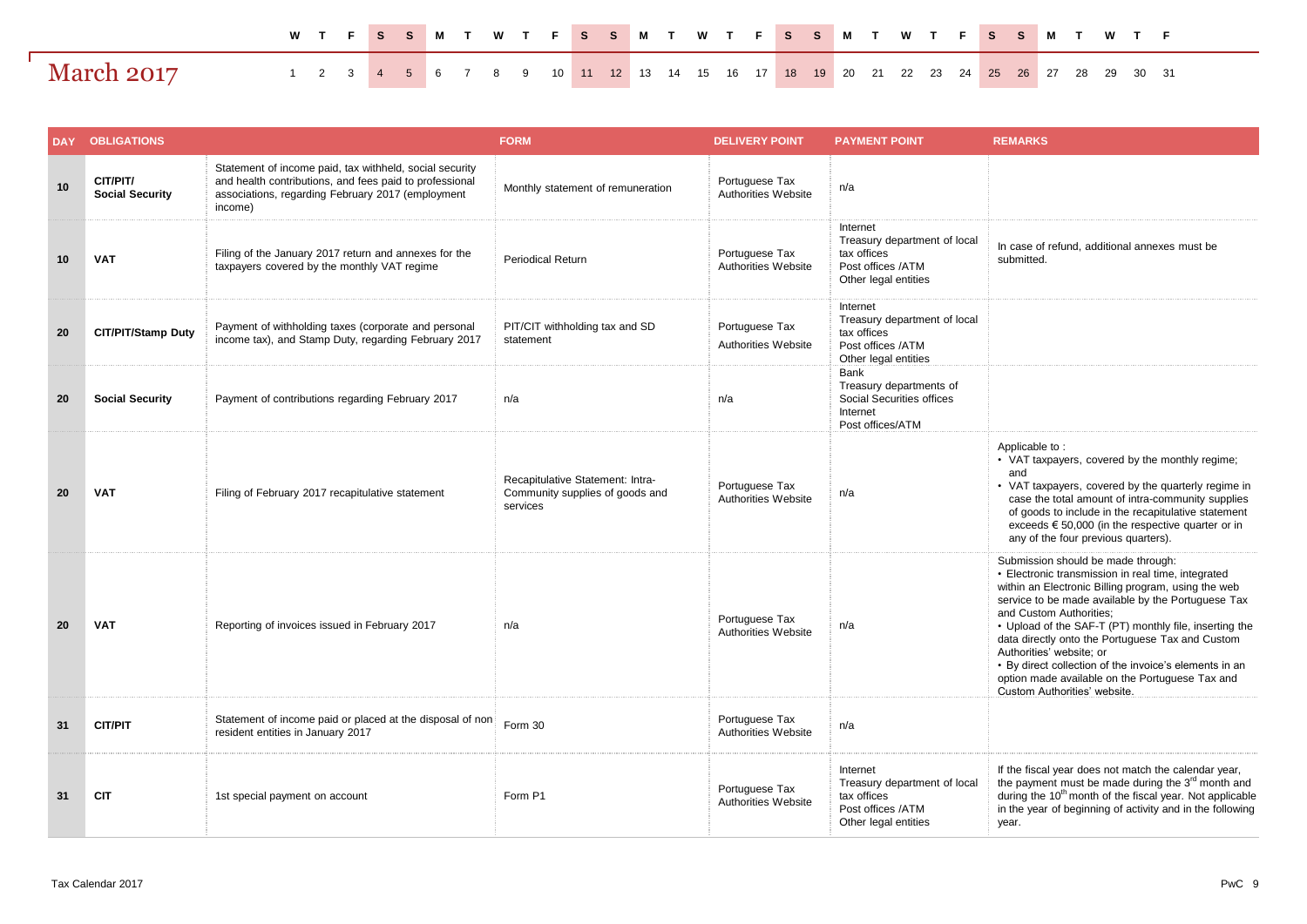|                   |  |  |  |  |  |  |  |  | SSMTWTFSSMTWTFSSMTWTFSSM <mark>T</mark> WTFSS                                 |  |  |  |  |  |  |
|-------------------|--|--|--|--|--|--|--|--|-------------------------------------------------------------------------------|--|--|--|--|--|--|
| <b>April 2017</b> |  |  |  |  |  |  |  |  | 1 2 3 4 5 6 7 8 9 10 11 12 13 H 15 H 17 18 19 20 21 22 23 24 H 26 27 28 29 30 |  |  |  |  |  |  |

| DAY | <b>OBLIGATIONS</b>                 |                                                                                                                                                                                 | <b>FORM</b>                                                                     | <b>DELIVERY POINT</b>                 | <b>PAYMENT POINT</b>                                                                                 | <b>REMARKS</b>                                                                                                                                                                                                                                                                                                                                                                                                                                                                                                          |
|-----|------------------------------------|---------------------------------------------------------------------------------------------------------------------------------------------------------------------------------|---------------------------------------------------------------------------------|---------------------------------------|------------------------------------------------------------------------------------------------------|-------------------------------------------------------------------------------------------------------------------------------------------------------------------------------------------------------------------------------------------------------------------------------------------------------------------------------------------------------------------------------------------------------------------------------------------------------------------------------------------------------------------------|
| 10  | CIT/PIT/<br><b>Social Security</b> | Statement of income paid, tax withheld, social security<br>and health contributions, and fees paid to professional<br>associations, regarding March 2017 (employment<br>income) | Monthly statement of remuneration                                               | Portuguese Tax<br>Authorities Website | n/a                                                                                                  |                                                                                                                                                                                                                                                                                                                                                                                                                                                                                                                         |
| 10  | <b>VAT</b>                         | Filing of the February 2017 return and annexes for the<br>taxpayers covered by the monthly VAT regime                                                                           | <b>Periodical Return</b>                                                        | Portuguese Tax<br>Authorities Website | Internet<br>Treasury department of local<br>tax offices<br>Post offices /ATM<br>Other legal entities | In case of refund, additional annexes must be<br>submitted.                                                                                                                                                                                                                                                                                                                                                                                                                                                             |
| 15  | <b>Vacation Schedule</b>           | Preparation and posting by the employer of the 2017<br>vacation schedule                                                                                                        | Free form                                                                       | n/a                                   | n/a                                                                                                  | To be affixed at the premises of the company<br>between 15 April and 31 October 2016.                                                                                                                                                                                                                                                                                                                                                                                                                                   |
| 20  | <b>CIT/PIT/Stamp Duty</b>          | Payment of withholding taxes (corporate and personal<br>income tax), and Stamp Duty, regarding March 2017                                                                       | PIT/CIT withholding tax and SD<br>statement                                     | Portuguese Tax<br>Authorities Website | Internet<br>Treasury department of local<br>tax offices<br>Post offices /ATM<br>Other legal entities |                                                                                                                                                                                                                                                                                                                                                                                                                                                                                                                         |
| 20  | <b>Social Security</b>             | Payment of contributions regarding March 2017                                                                                                                                   | n/a                                                                             | n/a                                   | Bank<br>Treasury departments of<br>Social Securities offices<br>Internet<br>Post offices/ATM         |                                                                                                                                                                                                                                                                                                                                                                                                                                                                                                                         |
| 20  | <b>VAT</b>                         | Filing of March 2017 recapitulative statement                                                                                                                                   | Recapitulative Statement: Intra-<br>Community supplies of goods and<br>services | Portuguese Tax<br>Authorities Website | n/a                                                                                                  | Applicable to:<br>• VAT taxpayers, covered by the monthly regime;<br>and<br>• VAT taxpayers, covered by the quarterly regime in<br>case the total amount of intra-community supplies<br>of goods to include in the recapitulative statement<br>exceeds $\epsilon$ 50,000 (in the respective quarter or in<br>any of the four previous quarters).                                                                                                                                                                        |
| 20  | <b>VAT</b>                         | Filing of 1st quarter 2017 recapitulative statement                                                                                                                             | Recapitulative Statement: Intra-<br>Community supplies of goods and<br>services | Portuguese Tax<br>Authorities Website | n/a                                                                                                  | Applicable to VAT taxpayers covered by the quarterly<br>regime in case the total amount of intra-community<br>supplies of goods to include in the recapitulative<br>statement does not exceed € 50,000 (in the<br>respective quarter or in any of the four previous<br>quarters).                                                                                                                                                                                                                                       |
| 20  | <b>VAT</b>                         | Filing of the 1st quarter VAT return of<br>telecommunications, broadcasting & electronic services<br>rendered to non-taxable persons established in other<br>Member-States      | Periodical Return (Mini One Stop Shop)                                          | Portuguese Tax<br>Authorities Website | Internet<br>Treasury department of local<br>tax offices<br>Post offices /ATM<br>Other legal entities |                                                                                                                                                                                                                                                                                                                                                                                                                                                                                                                         |
| 20  | <b>VAT</b>                         | Reporting of invoices issued in March 2017                                                                                                                                      | n/a                                                                             | Portuguese Tax<br>Authorities Website | n/a                                                                                                  | Submission should be made through:<br>• Electronic transmission in real time, integrated<br>within an Electronic Billing program, using the web<br>service to be made available by the Portuguese Tax<br>and Custom Authorities;<br>• Upload of the SAF-T (PT) monthly file, inserting the<br>data directly onto the Portuguese Tax and Custom<br>Authorities' website; or<br>• By direct collection of the invoice's elements in an<br>option made available on the Portuguese Tax and<br>Custom Authorities' website. |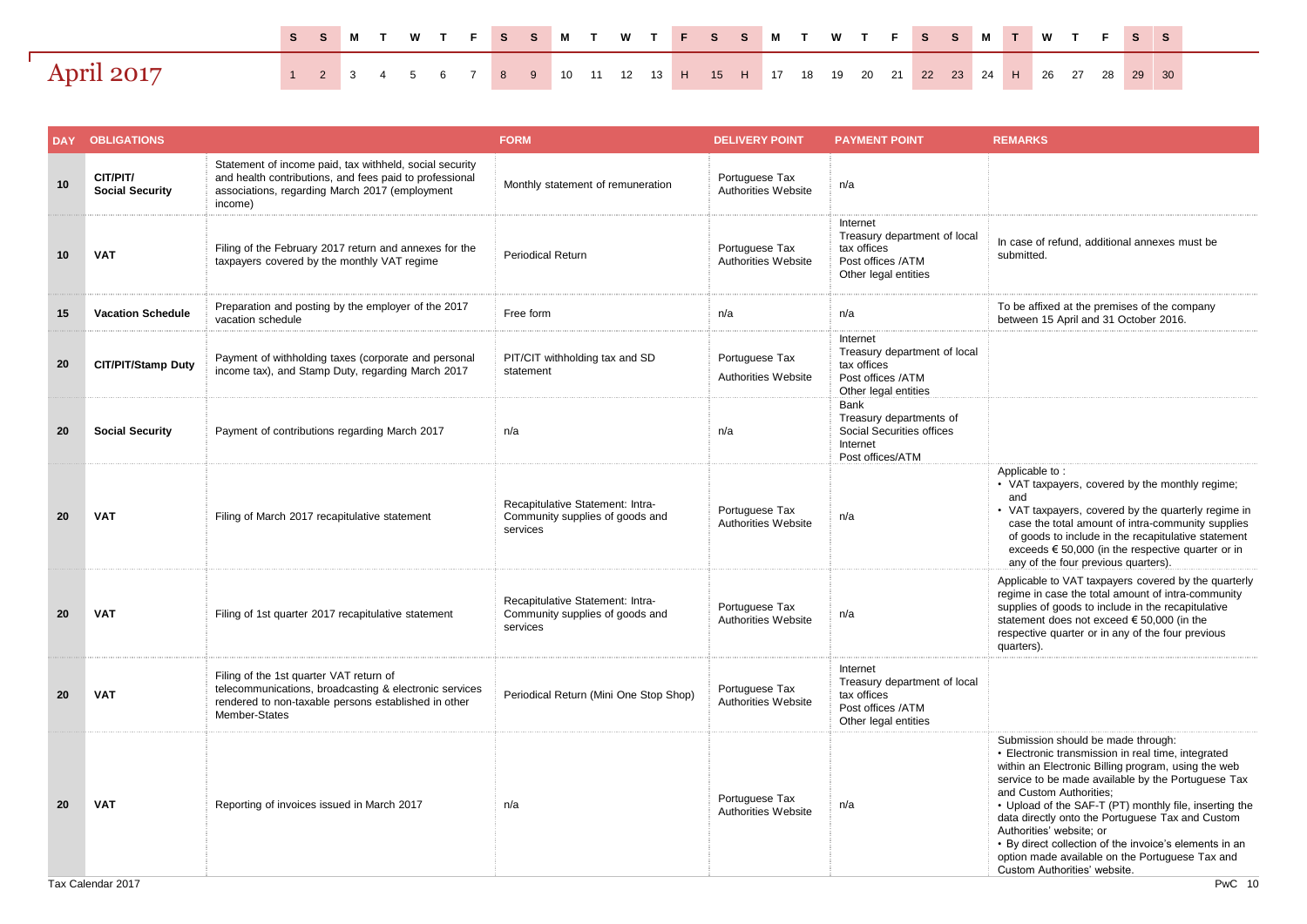|            |  |  |  |  |  |  |  |                                                                               |  |  |  |  |  |  |  | SSMTWTFSSMTWTFSSMTWTFSSMTWTFSS |
|------------|--|--|--|--|--|--|--|-------------------------------------------------------------------------------|--|--|--|--|--|--|--|--------------------------------|
| April 2017 |  |  |  |  |  |  |  | 1 2 3 4 5 6 7 8 9 10 11 12 13 H 15 H 17 18 19 20 21 22 23 24 H 26 27 28 29 30 |  |  |  |  |  |  |  |                                |

| <b>DAY</b> | <b>OBLIGATIONS</b>                         |                                                                                                 | <b>FORM</b>  | <b>DELIVERY POINT</b>                        | <b>PAYMENT POINT</b>                                                                                 | <b>REMARKS</b>                                                                                                                                                                                                                                                                               |
|------------|--------------------------------------------|-------------------------------------------------------------------------------------------------|--------------|----------------------------------------------|------------------------------------------------------------------------------------------------------|----------------------------------------------------------------------------------------------------------------------------------------------------------------------------------------------------------------------------------------------------------------------------------------------|
| 30         | <b>CIT/PIT</b>                             | Statement of income paid or placed at the disposal of non<br>resident entities in February 2017 | Form 30      | Portuguese Tax<br>Authorities Website        | n/a                                                                                                  |                                                                                                                                                                                                                                                                                              |
| 30         | <b>Real Estate</b><br><b>Municipal Tax</b> | Payment of the real estate municipal tax (IMI)                                                  | Payment slip | Portuguese Tax<br><b>Authorities Website</b> | Internet<br>Treasury department of local<br>tax offices<br>Post offices /ATM<br>Other legal entities | Payment to be made:<br>• In one instalment (April) if assessment does not<br>exceed € 250;<br>• In two instalments (April and September), if<br>assessment exceeds € 250, but does not exceed €<br>500:<br>• In three instalments (April, July and November) if<br>assessment exceeds € 500. |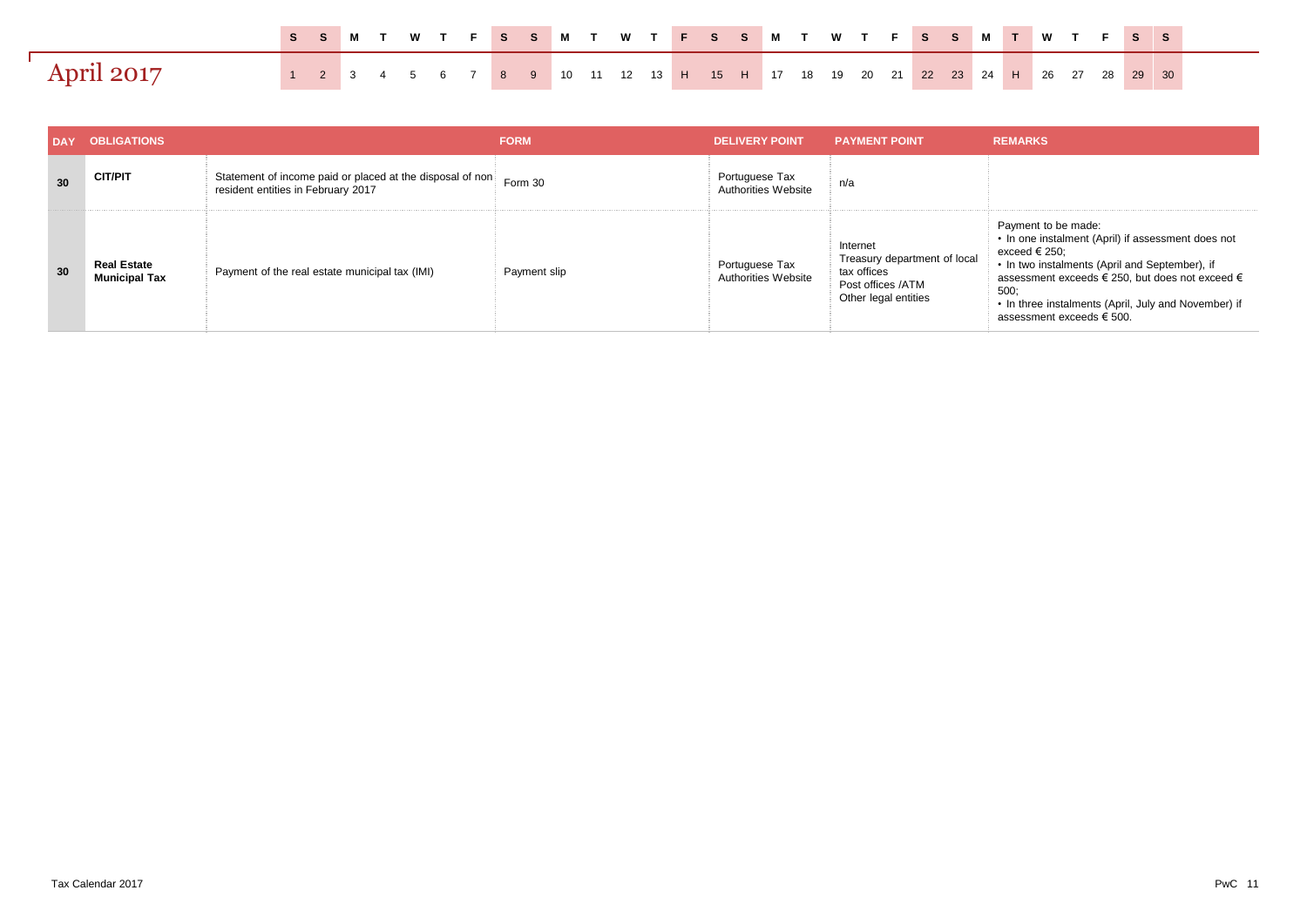|                 | M T W T F S S M T W T F S S M T W T F F S S M T W T F S S M T W                            |  |  |  |  |  |  |  |  |  |  |  |  |  |  |  |
|-----------------|--------------------------------------------------------------------------------------------|--|--|--|--|--|--|--|--|--|--|--|--|--|--|--|
| <b>May 2017</b> | <b>H</b> 2 3 4 5 6 7 8 9 10 11 12 13 14 15 16 17 18 19 20 21 22 23 24 25 26 27 28 29 30 31 |  |  |  |  |  |  |  |  |  |  |  |  |  |  |  |

|    | <b>DAY OBLIGATIONS</b>             |                                                                                                                                                                              | <b>FORM</b>                                                                     | <b>DELIVERY POINT</b>                        | <b>PAYMENT POINT</b>                                                                                 | <b>REMARKS</b>                                                                                                                                                                                                                                                                                                                                                                                                                                                                                                          |
|----|------------------------------------|------------------------------------------------------------------------------------------------------------------------------------------------------------------------------|---------------------------------------------------------------------------------|----------------------------------------------|------------------------------------------------------------------------------------------------------|-------------------------------------------------------------------------------------------------------------------------------------------------------------------------------------------------------------------------------------------------------------------------------------------------------------------------------------------------------------------------------------------------------------------------------------------------------------------------------------------------------------------------|
| 10 | CIT/PIT/<br><b>Social Security</b> | Statement of income paid, tax withheld, social security<br>and health contributions, and fees paid to professional<br>associations, regarding April 2017 (employment income) | Monthly statement of remuneration                                               | Portuguese Tax<br>Authorities Website        | n/a                                                                                                  |                                                                                                                                                                                                                                                                                                                                                                                                                                                                                                                         |
| 10 | <b>VAT</b>                         | Filing of the March 2017 return and annexes for the<br>taxpayers covered by the monthly VAT regime                                                                           | <b>Periodical Return</b>                                                        | Portuguese Tax<br>Authorities Website        | Internet<br>Treasury department of local<br>tax offices<br>Post offices /ATM<br>Other legal entities | In case of refund, additional annexes must be<br>submitted.                                                                                                                                                                                                                                                                                                                                                                                                                                                             |
| 15 | <b>VAT</b>                         | Filing of 1st quarter 2017 return and annexes for the<br>taxpayers covered by the quarterly VAT regime                                                                       | <b>Periodical Return</b>                                                        | Portuguese Tax<br>Authorities Website        | Internet<br>Treasury department of local<br>tax offices<br>Post offices /ATM<br>Other legal entities | In case of refund, additional annexes must be<br>submitted.                                                                                                                                                                                                                                                                                                                                                                                                                                                             |
| 20 | <b>CIT/PIT/Stamp Duty</b>          | Payment of withholding taxes (corporate and personal<br>income tax), and Stamp Duty, regarding April 2017                                                                    | PIT/CIT withholding tax and SD<br>statement                                     | Portuguese Tax<br>Authorities Website        | Internet<br>Treasury department of local<br>tax offices<br>Post offices /ATM<br>Other legal entities |                                                                                                                                                                                                                                                                                                                                                                                                                                                                                                                         |
| 20 | <b>Social Security</b>             | Payment of contributions regarding April 2017                                                                                                                                | n/a                                                                             | n/a                                          | <b>Bank</b><br>Treasury departments of<br>Social Securities offices<br>Internet<br>Post offices/ATM  |                                                                                                                                                                                                                                                                                                                                                                                                                                                                                                                         |
| 20 | <b>VAT</b>                         | Filing of April 2017 recapitulative statement                                                                                                                                | Recapitulative Statement: Intra-<br>Community supplies of goods and<br>services | Portuguese Tax<br>Authorities Website        | n/a                                                                                                  | Applicable to:<br>• VAT taxpayers, covered by the monthly regime;<br>and<br>• VAT taxpayers, covered by the quarterly regime in<br>case the total amount of intra-community supplies<br>of goods to include in the recapitulative statement<br>exceeds $\epsilon$ 50,000 (in the respective quarter or in<br>any of the four previous quarters).                                                                                                                                                                        |
| 20 | <b>VAT</b>                         | Reporting of invoices issued in April 2017                                                                                                                                   | n/a                                                                             | Portuguese Tax<br>Authorities Website        | n/a                                                                                                  | Submission should be made through:<br>• Electronic transmission in real time, integrated<br>within an Electronic Billing program, using the web<br>service to be made available by the Portuguese Tax<br>and Custom Authorities:<br>• Upload of the SAF-T (PT) monthly file, inserting the<br>data directly onto the Portuguese Tax and Custom<br>Authorities' website; or<br>• By direct collection of the invoice's elements in an<br>option made available on the Portuguese Tax and<br>Custom Authorities' website. |
| 31 | <b>CIT/PIT</b>                     | Statement of income paid or placed at the disposal of non<br>resident entities in March 2017                                                                                 | Form 30                                                                         | Portuguese Tax<br>Authorities Website        | n/a                                                                                                  |                                                                                                                                                                                                                                                                                                                                                                                                                                                                                                                         |
| 31 | <b>CIT</b>                         | Filing of the 2016 CIT return; self-assessment and<br>payment of CIT, Municipal Surtax and State Surtax                                                                      | Form 22<br>Form P1                                                              | Portuguese Tax<br><b>Authorities Website</b> | Internet<br>Treasury department of local<br>tax offices<br>Post offices /ATM<br>Other legal entities | Filing of return and payment of tax due until last day<br>of the 5th month following the end of the tax year, if<br>different from the calendar year.                                                                                                                                                                                                                                                                                                                                                                   |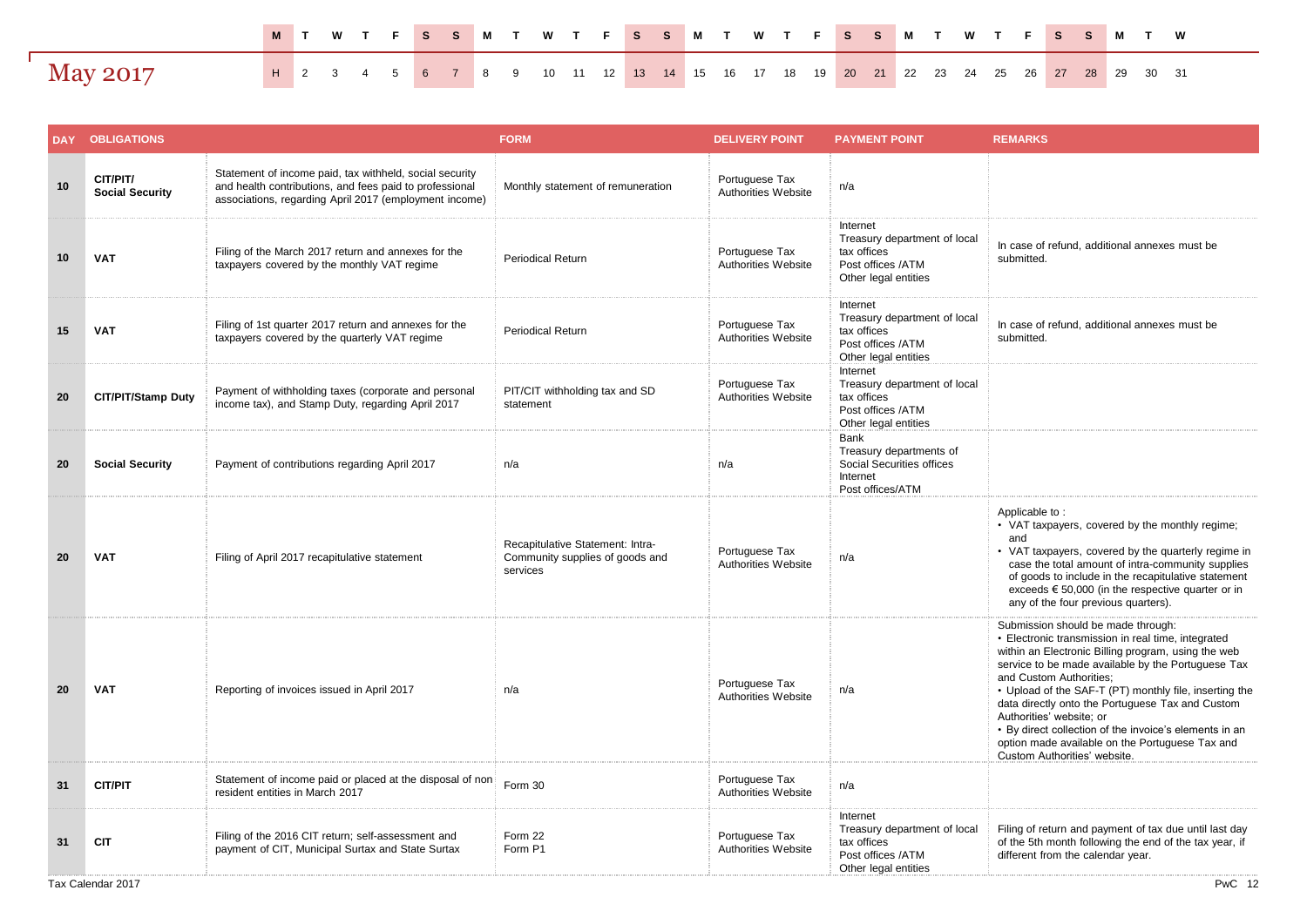|                 |  |  |  |  |  |  | M T W T F S S M T W T F S S M T W T F S S M T W T F S S M T W                       |  |  |  |  |  |  |  |  |  |
|-----------------|--|--|--|--|--|--|-------------------------------------------------------------------------------------|--|--|--|--|--|--|--|--|--|
| <b>May 2017</b> |  |  |  |  |  |  | H 2 3 4 5 6 7 8 9 10 11 12 13 14 15 16 17 18 19 20 21 22 23 24 25 26 27 28 29 30 31 |  |  |  |  |  |  |  |  |  |

|    | DAY OBLIGATIONS         |                                                                                                                                                                                                                     | <b>FORM</b> | <b>DELIVERY POINT</b>                 | <b>PAYMENT POINT</b> | <b>REMARKS</b>                                                                                                                                                                                                                    |
|----|-------------------------|---------------------------------------------------------------------------------------------------------------------------------------------------------------------------------------------------------------------|-------------|---------------------------------------|----------------------|-----------------------------------------------------------------------------------------------------------------------------------------------------------------------------------------------------------------------------------|
| 31 | <b>Transfer Pricing</b> | Statement of the identification and country or fiscal<br>jurisdiction of the reporting entity of the Group - Financial<br>and tax information of multinational groups regarding<br>2016 (Country by Country Report) | (to define) | Portuguese Tax<br>Authorities Website | n/a                  | Submission should be made through:<br>• Electronically;<br>• By any entity, resident or with permanent<br>establishment in Portugal, which integrates a group<br>subject to the presentation of the country by<br>country report. |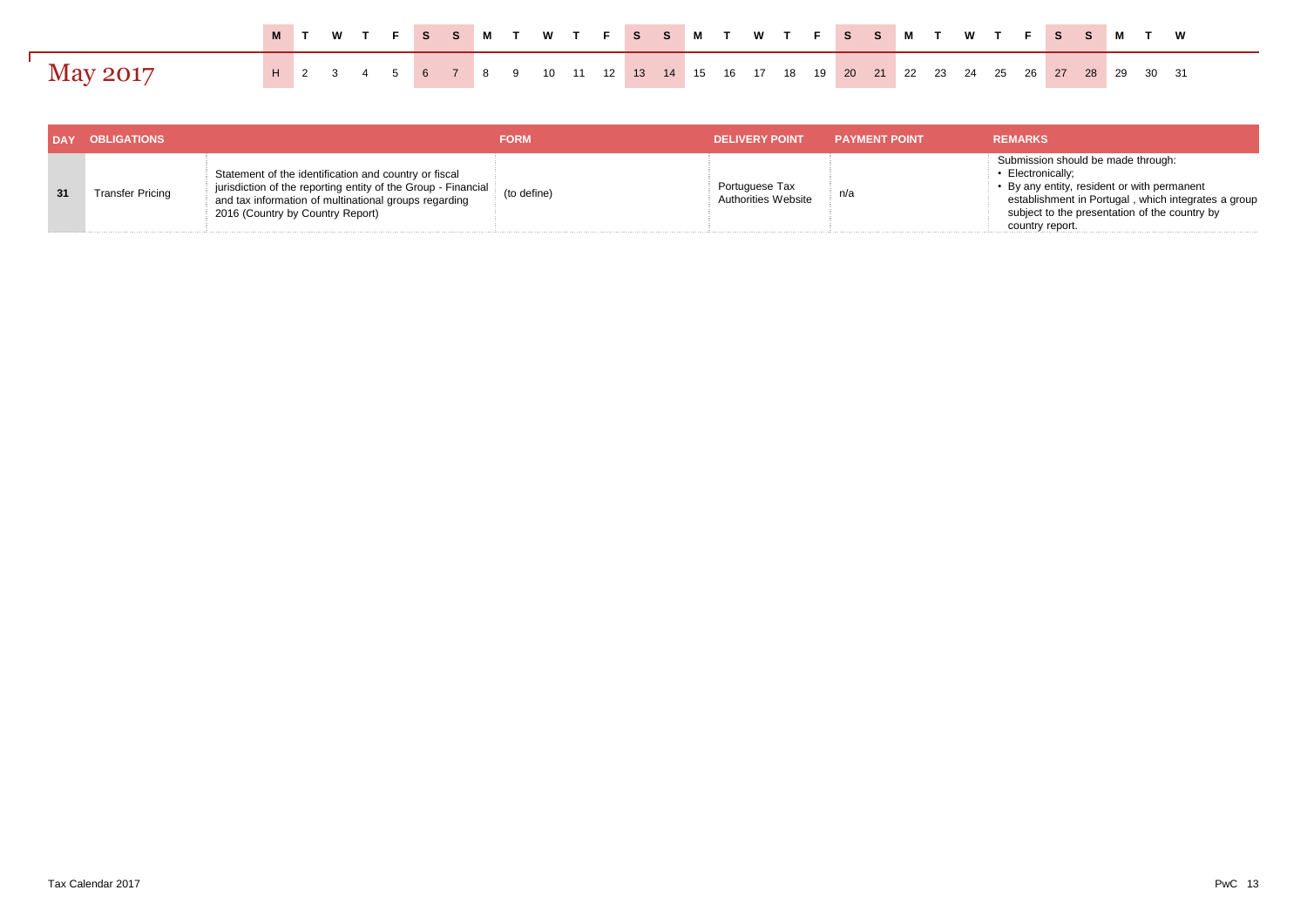|                  |  |  |  |  |  |  |  |  |  |  |  | TFS SM TWTFS SM TWTFS SM TWTFS SM TWTF                                        |  |  |  |
|------------------|--|--|--|--|--|--|--|--|--|--|--|-------------------------------------------------------------------------------|--|--|--|
| <b>June 2017</b> |  |  |  |  |  |  |  |  |  |  |  | 1 2 3 4 5 6 7 8 9 H 11 12 H 14 H 16 17 18 19 20 21 22 23 24 25 26 27 28 29 30 |  |  |  |

| <b>DAY</b> | <b>OBLIGATIONS</b>                |                                                                                                                                                                            | <b>FORM</b>                                                                     | <b>DELIVERY POINT</b>                 | <b>PAYMENT POINT</b>                                                                                 | <b>REMARKS</b>                                                                                                                                                                                                                                                                                                                                                                                                                                                                                                          |
|------------|-----------------------------------|----------------------------------------------------------------------------------------------------------------------------------------------------------------------------|---------------------------------------------------------------------------------|---------------------------------------|------------------------------------------------------------------------------------------------------|-------------------------------------------------------------------------------------------------------------------------------------------------------------------------------------------------------------------------------------------------------------------------------------------------------------------------------------------------------------------------------------------------------------------------------------------------------------------------------------------------------------------------|
| 10         | CIT/PIT/Social<br><b>Security</b> | Statement of income paid, tax withheld, social security<br>and health contributions, and fees paid to professional<br>associations, regarding May 2017 (employment income) | Monthly statement of remuneration                                               | Portuguese Tax<br>Authorities Website | n/a                                                                                                  |                                                                                                                                                                                                                                                                                                                                                                                                                                                                                                                         |
| 10         | <b>VAT</b>                        | Filing of the April 2017 return and annexes for the<br>taxpayers covered by the monthly VAT regime                                                                         | <b>Periodical Return</b>                                                        | Portuguese Tax<br>Authorities Website | Internet<br>Treasury department of local<br>tax offices<br>Post offices /ATM<br>Other legal entities | In case of refund, additional annexes must be<br>submitted.                                                                                                                                                                                                                                                                                                                                                                                                                                                             |
| 20         | <b>CIT/PIT/Stamp Duty</b>         | Payment of withholding taxes (corporate and personal<br>income tax), and Stamp Duty, regarding May 2017                                                                    | PIT/CIT withholding tax and SD<br>statement                                     | Portuguese Tax<br>Authorities Website | Internet<br>Treasury department of local<br>tax offices<br>Post offices /ATM<br>Other legal entities |                                                                                                                                                                                                                                                                                                                                                                                                                                                                                                                         |
| 20         | <b>Social Security</b>            | Payment of contributions regarding May 2017                                                                                                                                | n/a                                                                             | n/a                                   | Bank<br>Treasury departments of<br>Social Securities offices<br>Internet<br>Post offices/ATM         |                                                                                                                                                                                                                                                                                                                                                                                                                                                                                                                         |
| 20         | <b>VAT</b>                        | Filing of May 2017 recapitulative statement                                                                                                                                | Recapitulative Statement: Intra-<br>Community supplies of goods and<br>services | Portuguese Tax<br>Authorities Website | n/a                                                                                                  | Applicable to:<br>• VAT taxpayers, covered by the monthly regime;<br>and<br>• VAT taxpayers, covered by the quarterly regime in<br>case the total amount of intra-community supplies<br>of goods to include in the recapitulative statement<br>exceeds $\epsilon$ 50,000 (in the respective quarter or in<br>any of the four previous quarters).                                                                                                                                                                        |
| 20         | <b>VAT</b>                        | Reporting of invoices issued in the May 2017                                                                                                                               | n/a                                                                             | Portuguese Tax<br>Authorities Website | n/a                                                                                                  | Submission should be made through:<br>• Electronic transmission in real time, integrated<br>within an Electronic Billing program, using the web<br>service to be made available by the Portuguese Tax<br>and Custom Authorities:<br>• Upload of the SAF-T (PT) monthly file, inserting the<br>data directly onto the Portuguese Tax and Custom<br>Authorities' website; or<br>• By direct collection of the invoice's elements in an<br>option made available on the Portuguese Tax and<br>Custom Authorities' website. |
| 30         | <b>CIT/PIT</b>                    | Statement of income paid or placed at the disposal of non<br>resident entities in April 2017                                                                               | Form 30                                                                         | Portuguese Tax<br>Authorities Website | n/a                                                                                                  |                                                                                                                                                                                                                                                                                                                                                                                                                                                                                                                         |
| 30         | <b>Stock Options</b>              | Reporting of creation or contributions to stock<br>option/subscription/award/other schemes on behalf of<br>employees or board members, regarding 2016                      | Form 19                                                                         | Portuguese Tax<br>Authorities Website | n/a                                                                                                  |                                                                                                                                                                                                                                                                                                                                                                                                                                                                                                                         |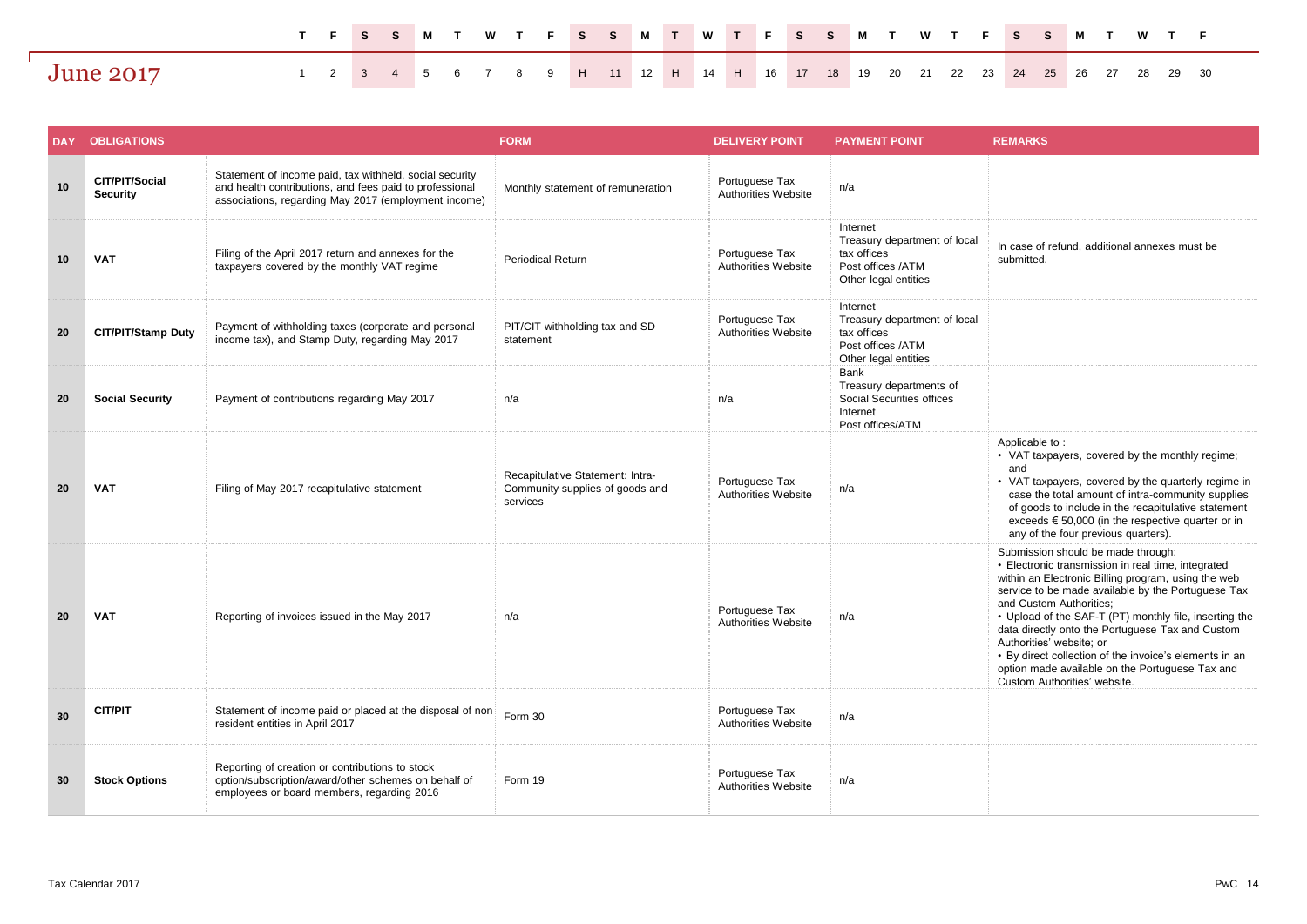|                  | SSMT WTFSSMT WTFSSMT WTFSSMT WTFSSM                                                 |  |  |  |  |  |  |  |  |  |  |  |  |  |  |  |
|------------------|-------------------------------------------------------------------------------------|--|--|--|--|--|--|--|--|--|--|--|--|--|--|--|
| <b>July 2017</b> | 1 2 3 4 5 6 7 8 9 10 11 12 13 14 15 16 17 18 19 20 21 22 23 24 25 26 27 28 29 30 31 |  |  |  |  |  |  |  |  |  |  |  |  |  |  |  |

| <b>DAY</b> | <b>OBLIGATIONS</b>                |                                                                                                                                                                                                | <b>FORM</b>                                                                                                                                                                | <b>DELIVERY POINT</b>                 | <b>PAYMENT POINT</b>                                                                                 | <b>REMARKS</b>                                                                                                                                                                                                                                                                                                                                   |
|------------|-----------------------------------|------------------------------------------------------------------------------------------------------------------------------------------------------------------------------------------------|----------------------------------------------------------------------------------------------------------------------------------------------------------------------------|---------------------------------------|------------------------------------------------------------------------------------------------------|--------------------------------------------------------------------------------------------------------------------------------------------------------------------------------------------------------------------------------------------------------------------------------------------------------------------------------------------------|
| 10         | CIT/PIT/Social<br><b>Security</b> | Statement of income paid, tax withheld, tax deductions,<br>social security and health contributions, and fees paid to<br>professional associations, regarding June 2017<br>(employment income) | Monthly statement of remuneration                                                                                                                                          | Portuguese Tax<br>Authorities Website | n/a                                                                                                  |                                                                                                                                                                                                                                                                                                                                                  |
| 10         | <b>VAT</b>                        | Filing of the May 2017 return and annexes for the<br>taxpayers covered by the monthly VAT regime                                                                                               | <b>Periodical Return</b>                                                                                                                                                   | Portuguese Tax<br>Authorities Website | Internet<br>Treasury department of local<br>tax offices<br>Post offices /ATM<br>Other legal entities | In case of refund, additional annexes must be<br>submitted.                                                                                                                                                                                                                                                                                      |
| 15         | <b>IES/Annual Return</b>          | Filing of the 2016 IES / annual return and respective<br>annexes                                                                                                                               | Simplified Business Information<br>(IES)/Annual Return<br>CIT - Annexes A to H<br>PIT - Annex I<br>VAT - Annexes L to P<br>Stamp Duty - Annex Q<br>IE - Annexes R, S and T | Portuguese Tax<br>Authorities Website | n/a                                                                                                  | Filing of IES due until $15^{th}$ day of the $7^{th}$ month<br>following the end of the tax year, if different from the<br>calendar year.                                                                                                                                                                                                        |
| 15         | <b>Tax File</b>                   | Deadline for preparing (or filing, when applicable) the<br>2016 tax file                                                                                                                       | n/a                                                                                                                                                                        | n/a                                   | n/a                                                                                                  | The tax file should be delivered to the Tax Authorities<br>by the taxpayers that are included in the Taxpayer<br>Register or that are taxed under the special tax<br>regime for groups of companies.                                                                                                                                             |
| 15         | <b>Transfer</b><br>Pricing        | Deadline for preparing (or filing, when applicable) the<br>2016 transfer pricing documentation                                                                                                 | Free form                                                                                                                                                                  | n/a                                   | n/a                                                                                                  | Not applicable to taxpayers whose turnover and other<br>profits do not exceed € 3,000,000 with reference to<br>the previous tax year.                                                                                                                                                                                                            |
| 20         | <b>CIT/PIT/Stamp Duty</b>         | Payment of withholding taxes (corporate and personal<br>income tax), and Stamp Duty, regarding June 2017                                                                                       | PIT/CIT withholding tax and SD<br>statement                                                                                                                                | Portuguese Tax<br>Authorities Website | Internet<br>Treasury department of local<br>tax offices<br>Post offices /ATM<br>Other legal entities |                                                                                                                                                                                                                                                                                                                                                  |
| 20         | <b>Social Security</b>            | Payment of contributions regarding June 2017                                                                                                                                                   | n/a                                                                                                                                                                        | n/a                                   | <b>Bank</b><br>Treasury departments of<br>Social Securities offices<br>Internet<br>Post offices/ATM  |                                                                                                                                                                                                                                                                                                                                                  |
| 20         | <b>VAT</b>                        | Filing of June 2017 recapitulative statement                                                                                                                                                   | Recapitulative Statement: Intra-<br>Community supplies of goods and<br>services                                                                                            | Portuguese Tax<br>Authorities Website | n/a                                                                                                  | Applicable to:<br>• VAT taxpayers, covered by the monthly regime;<br>and<br>• VAT taxpayers, covered by the quarterly regime in<br>case the total amount of intra-community supplies<br>of goods to include in the recapitulative statement<br>exceeds $\epsilon$ 50,000 (in the respective quarter or in<br>any of the four previous quarters). |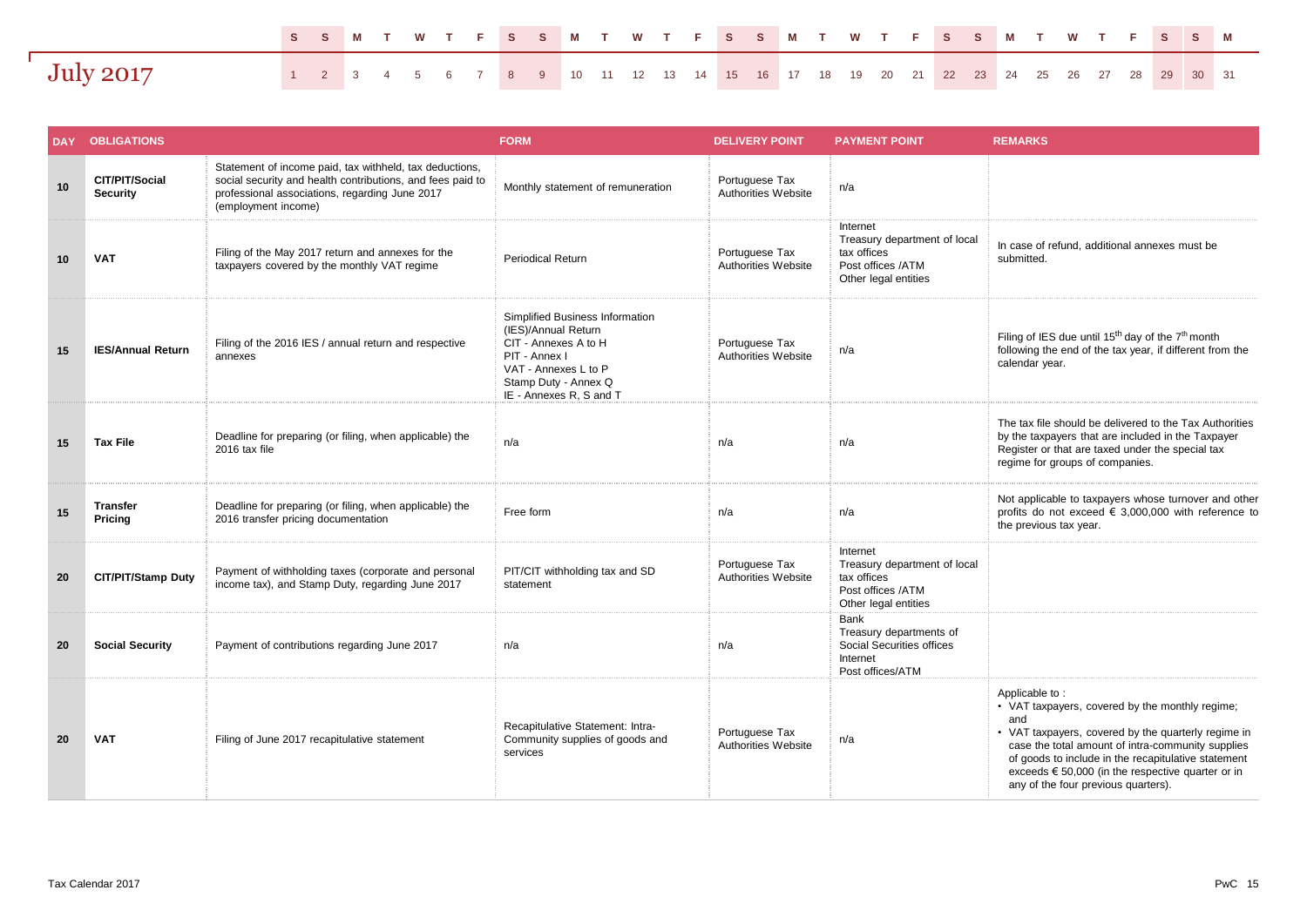|           | SSMT WTFSSMT WTFSSMT WTFSSMT WTFSSM                                                 |  |  |  |  |  |  |  |  |  |  |  |  |  |  |  |
|-----------|-------------------------------------------------------------------------------------|--|--|--|--|--|--|--|--|--|--|--|--|--|--|--|
| July 2017 | 1 2 3 4 5 6 7 8 9 10 11 12 13 14 15 16 17 18 19 20 21 22 23 24 25 26 27 28 29 30 31 |  |  |  |  |  |  |  |  |  |  |  |  |  |  |  |

| <b>DAY</b> | <b>OBLIGATIONS</b>                         |                                                                                                                                                                            | <b>FORM</b>                                                                     | <b>DELIVERY POINT</b>                 | <b>PAYMENT POINT</b>                                                                                 | <b>REMARKS</b>                                                                                                                                                                                                                                                                                                                                                                                                                                                                                                          |
|------------|--------------------------------------------|----------------------------------------------------------------------------------------------------------------------------------------------------------------------------|---------------------------------------------------------------------------------|---------------------------------------|------------------------------------------------------------------------------------------------------|-------------------------------------------------------------------------------------------------------------------------------------------------------------------------------------------------------------------------------------------------------------------------------------------------------------------------------------------------------------------------------------------------------------------------------------------------------------------------------------------------------------------------|
| 20         | <b>VAT</b>                                 | Filing of 2nd quarter 2017 recapitulative statement                                                                                                                        | Recapitulative Statement: Intra-<br>Community supplies of goods and<br>services | Portuguese Tax<br>Authorities Website | n/a                                                                                                  | Applicable to VAT taxpayers covered by the quarterly<br>regime in case the total amount of intra-community<br>supplies of goods to include in the recapitulative<br>statement does not exceed € 50,000 (in the<br>respective quarter or in any of the four previous<br>quarters).                                                                                                                                                                                                                                       |
| 20         | <b>VAT</b>                                 | Filing of the 2nd quarter VAT return of<br>telecommunications, broadcasting & electronic services<br>rendered to non-taxable persons established in other<br>Member-States | Periodical Return (Mini One Stop Shop)                                          | Portuguese Tax<br>Authorities Website | Internet<br>Treasury department of local<br>tax offices<br>Post offices /ATM<br>Other legal entities |                                                                                                                                                                                                                                                                                                                                                                                                                                                                                                                         |
| 20         | <b>VAT</b>                                 | Reporting of invoices issued in June 2017                                                                                                                                  | n/a                                                                             | Portuguese Tax<br>Authorities Website | n/a                                                                                                  | Submission should be made through:<br>• Electronic transmission in real time, integrated<br>within an Electronic Billing program, using the web<br>service to be made available by the Portuguese Tax<br>and Custom Authorities:<br>• Upload of the SAF-T (PT) monthly file, inserting the<br>data directly onto the Portuguese Tax and Custom<br>Authorities' website; or<br>• By direct collection of the invoice's elements in an<br>option made available on the Portuguese Tax and<br>Custom Authorities' website. |
| 31         | <b>CIT/PIT</b>                             | Statement of income paid or placed at the disposal of non<br>resident entities in May 2017                                                                                 | Form 30                                                                         | Portuguese Tax<br>Authorities Website | n/a                                                                                                  |                                                                                                                                                                                                                                                                                                                                                                                                                                                                                                                         |
| 31         | <b>Real Estate</b><br><b>Municipal Tax</b> | Payment of the real estate municipal tax (IMI)                                                                                                                             | Payment slip                                                                    | n/a                                   | Internet<br>Treasury Department of local<br>tax offices<br>Post offices/ ATM<br>Other legal entities | Payment to be made:<br>• In one instalment (April) if assessment does not<br>exceed $\epsilon$ 250:<br>• In two instalments (April and September), if<br>assessment exceeds € 250, but does not exceed €<br>500:<br>• In three instalments (April, July and November) if<br>assessment exceeds € 500.                                                                                                                                                                                                                   |
| 31         | <b>CIT</b>                                 | 1st additional payment on account                                                                                                                                          | Form P1                                                                         | Portuguese Tax<br>Authorities Website | Internet<br>Treasury department of local<br>tax offices<br>Post offices /ATM<br>Other legal entities | If the fiscal year does not match the calendar year,<br>the payment must be made during the 7 <sup>th</sup> month, 9 <sup>th</sup><br>month and up to the 15th day of the 12th month of<br>the tax year.<br>Applicable to entities required to make payments on<br>account and special payment on account, which were<br>subject to State Surtax ("Derrama Estadual") in the<br>previous tax year. 3 <sup>rd</sup> payment may be limited or<br>waived.                                                                 |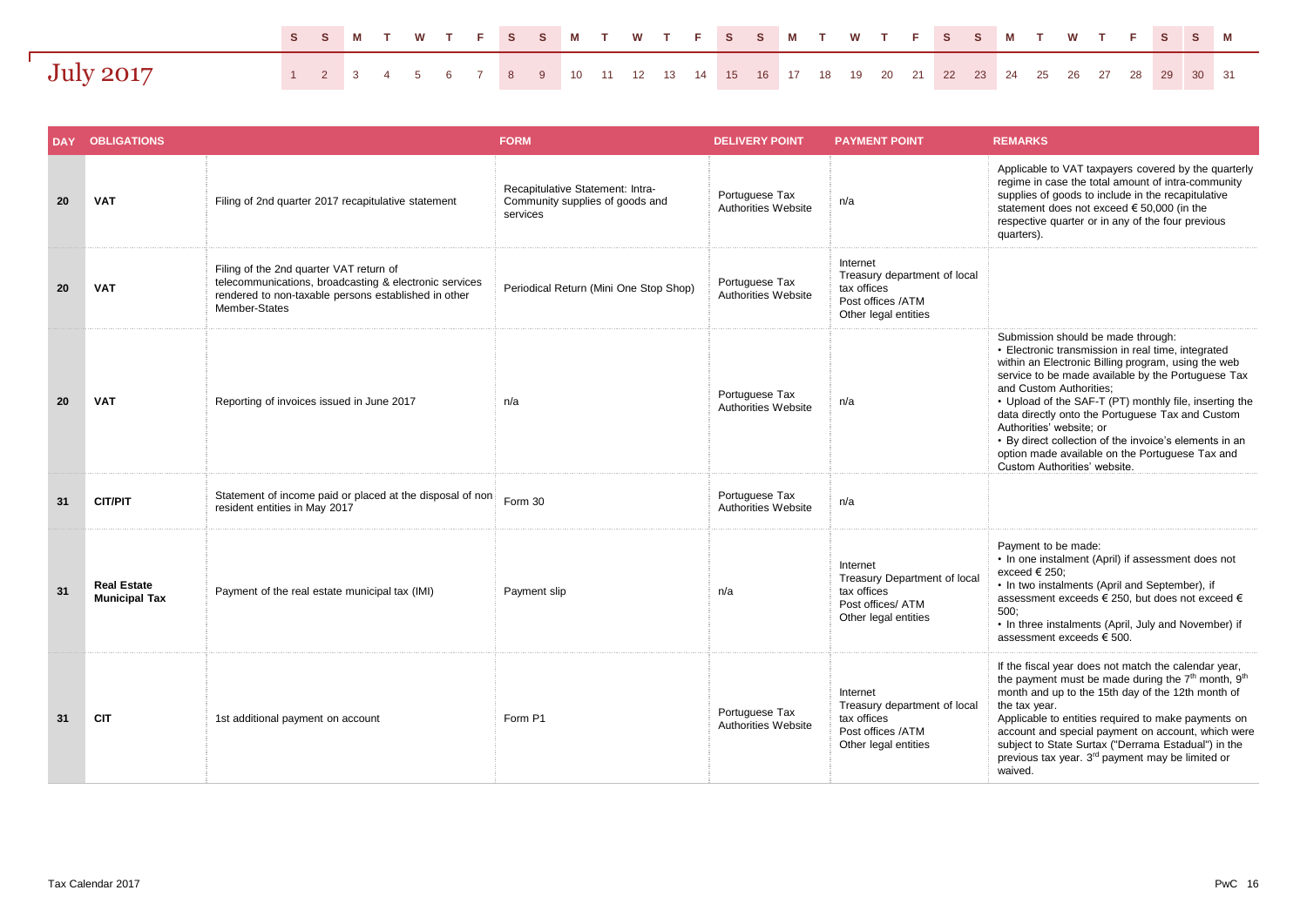|                  | SSMT WTFSSMT WTFSSMT WTFSSMT WTFSSM                                                 |  |  |  |  |  |  |  |  |  |  |  |  |  |  |  |
|------------------|-------------------------------------------------------------------------------------|--|--|--|--|--|--|--|--|--|--|--|--|--|--|--|
| <b>July 2017</b> | 1 2 3 4 5 6 7 8 9 10 11 12 13 14 15 16 17 18 19 20 21 22 23 24 25 26 27 28 29 30 31 |  |  |  |  |  |  |  |  |  |  |  |  |  |  |  |

| DAY | <b>OBLIGATIONS</b> |                                                                                                                                       | <b>FORM</b> | <b>DELIVERY POINT</b>                 | <b>PAYMENT POINT.</b>                                                                                | <b>REMARKS</b>                                                                                                                                                                                                                                                     |
|-----|--------------------|---------------------------------------------------------------------------------------------------------------------------------------|-------------|---------------------------------------|------------------------------------------------------------------------------------------------------|--------------------------------------------------------------------------------------------------------------------------------------------------------------------------------------------------------------------------------------------------------------------|
| 31  | <b>Securities</b>  | Statement of issuance or circulation of securities<br>regarding 2016                                                                  | Form 34     | Portuguese Tax<br>Authorities Website | n/a                                                                                                  | Applicable to entities issuing securities.                                                                                                                                                                                                                         |
| 31  | <b>CIT</b>         | 1st payment on account                                                                                                                | Form P1     | Portuguese Tax<br>Authorities Website | Internet<br>Treasury department of local<br>tax offices<br>Post offices /ATM<br>Other legal entities | If the fiscal year does not match the calendar year,<br>the payment must be made during the 7 <sup>th</sup> month, 9 <sup>th</sup><br>month and up to the 15th December of the 12th<br>month of the tax year; 3 <sup>rd</sup> payment may be limited or<br>waived. |
| 31  | <b>CIT/PIT</b>     | Statement of exempt income, income subject to reduced<br>tax rates or regarding which no withholding tax is<br>required, paid in 2016 | Form 31     | Portuguese Tax<br>Authorities Website | n/a                                                                                                  |                                                                                                                                                                                                                                                                    |
| 31  | <b>CIT</b>         | Payment on account on 1/4 of the value of the internal<br>results eliminated under Law nr. 30-G/2000, of 29 of<br>December            | Form P1     | Portuguese Tax<br>Authorities Website | Internet<br>Treasury department of local<br>tax offices<br>Post offices /ATM<br>Other legal entities | If the fiscal year does not match the calendar year,<br>the payment must be made during the $7th$ month of<br>the tax year.                                                                                                                                        |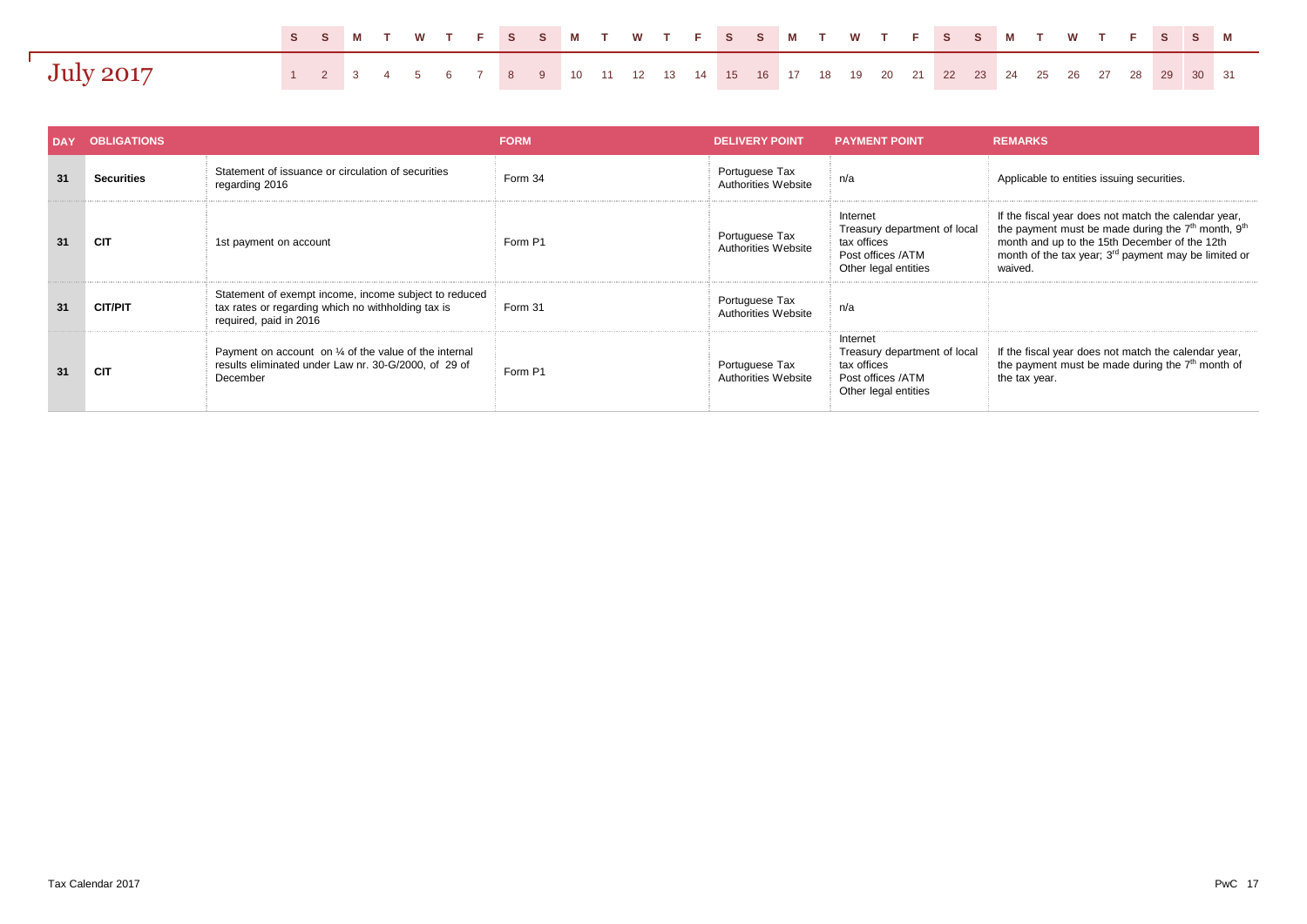|             |  |  |  |  |  |  |  |  |  |  |  |  |  |  | TWTFSSMTWTFSSMTWTFSSMTWTFSSMTWT                                                    |  |
|-------------|--|--|--|--|--|--|--|--|--|--|--|--|--|--|------------------------------------------------------------------------------------|--|
| August 2017 |  |  |  |  |  |  |  |  |  |  |  |  |  |  | 1 2 3 4 5 6 7 8 9 10 11 12 13 14 H 16 17 18 19 20 21 22 23 24 25 26 27 28 29 30 31 |  |

| <b>DAY</b> | <b>OBLIGATIONS</b>                |                                                                                                                                                                             | <b>FORM</b>                                                                     | <b>DELIVERY POINT</b>                        | <b>PAYMENT POINT</b>                                                                                 | <b>REMARKS</b>                                                                                                                                                                                                                                                                                                                                                                                                                                                                                                          |
|------------|-----------------------------------|-----------------------------------------------------------------------------------------------------------------------------------------------------------------------------|---------------------------------------------------------------------------------|----------------------------------------------|------------------------------------------------------------------------------------------------------|-------------------------------------------------------------------------------------------------------------------------------------------------------------------------------------------------------------------------------------------------------------------------------------------------------------------------------------------------------------------------------------------------------------------------------------------------------------------------------------------------------------------------|
| 10         | CIT/PIT/Social<br><b>Security</b> | Statement of income paid, tax withheld, social security<br>and health contributions, and fees paid to professional<br>associations, regarding July 2017 (employment income) | Monthly statement of remuneration                                               | Portuguese Tax<br>Authorities Website        | n/a                                                                                                  |                                                                                                                                                                                                                                                                                                                                                                                                                                                                                                                         |
| 10         | <b>VAT</b>                        | Filing of the June 2017 return and annexes for the<br>taxpayers covered by the monthly VAT regime                                                                           | <b>Periodical Return</b>                                                        | Portuguese Tax<br>Authorities Website        | Internet<br>Treasury department of local<br>tax offices<br>Post offices /ATM<br>Other legal entities |                                                                                                                                                                                                                                                                                                                                                                                                                                                                                                                         |
| 15         | <b>VAT</b>                        | Filing of 2nd quarter 2017 return and annexes for the<br>taxpayers covered by the quarterly VAT regime                                                                      | <b>Periodical Return</b>                                                        | Portuguese Tax<br><b>Authorities Website</b> | Internet<br>Treasury department of local<br>tax offices<br>Post offices /ATM<br>Other legal entities | In case of refund, additional annexes must be<br>submitted.                                                                                                                                                                                                                                                                                                                                                                                                                                                             |
| 20         | <b>CIT/PIT/Stamp Duty</b>         | Payment of withholding taxes (corporate and personal<br>income tax), and Stamp Duty, regarding July 2017                                                                    | PIT/CIT withholding tax and SD<br>statement                                     | Portuguese Tax<br>Authorities Website        | Internet<br>Treasury department of local<br>tax offices<br>Post offices /ATM<br>Other legal entities |                                                                                                                                                                                                                                                                                                                                                                                                                                                                                                                         |
| 20         | <b>Social Security</b>            | Payment of contributions regarding July 2017                                                                                                                                | n/a                                                                             | n/a                                          | Bank<br>Treasury departments of<br>Social Securities offices<br>Internet<br>Post offices/ATM         |                                                                                                                                                                                                                                                                                                                                                                                                                                                                                                                         |
| 20         | <b>VAT</b>                        | Filing of July 2017 recapitulative statement                                                                                                                                | Recapitulative Statement: Intra-<br>Community supplies of goods and<br>services | Portuguese Tax<br>Authorities Website        | n/a                                                                                                  | Applicable to:<br>• VAT taxpayers, covered by the monthly regime;<br>and<br>• VAT taxpayers, covered by the quarterly regime in<br>case the total amount of intra-community supplies<br>of goods to include in the recapitulative statement<br>exceeds $\epsilon$ 50,000 (in the respective quarter or in<br>any of the four previous quarters).                                                                                                                                                                        |
| 20         | <b>VAT</b>                        | Reporting of invoices issued in July 2017                                                                                                                                   | n/a                                                                             | Portuguese Tax<br>Authorities Website        | n/a                                                                                                  | Submission should be made through:<br>• Electronic transmission in real time, integrated<br>within an Electronic Billing program, using the web<br>service to be made available by the Portuguese Tax<br>and Custom Authorities;<br>• Upload of the SAF-T (PT) monthly file, inserting the<br>data directly onto the Portuguese Tax and Custom<br>Authorities' website; or<br>• By direct collection of the invoice's elements in an<br>option made available on the Portuguese Tax and<br>Custom Authorities' website. |
| 31         | <b>CIT/PIT</b>                    | Statement of income paid or placed at the disposal of non<br>resident entities in June 2017                                                                                 | Form 30                                                                         | Portuguese Tax<br>Authorities Website        | n/a                                                                                                  |                                                                                                                                                                                                                                                                                                                                                                                                                                                                                                                         |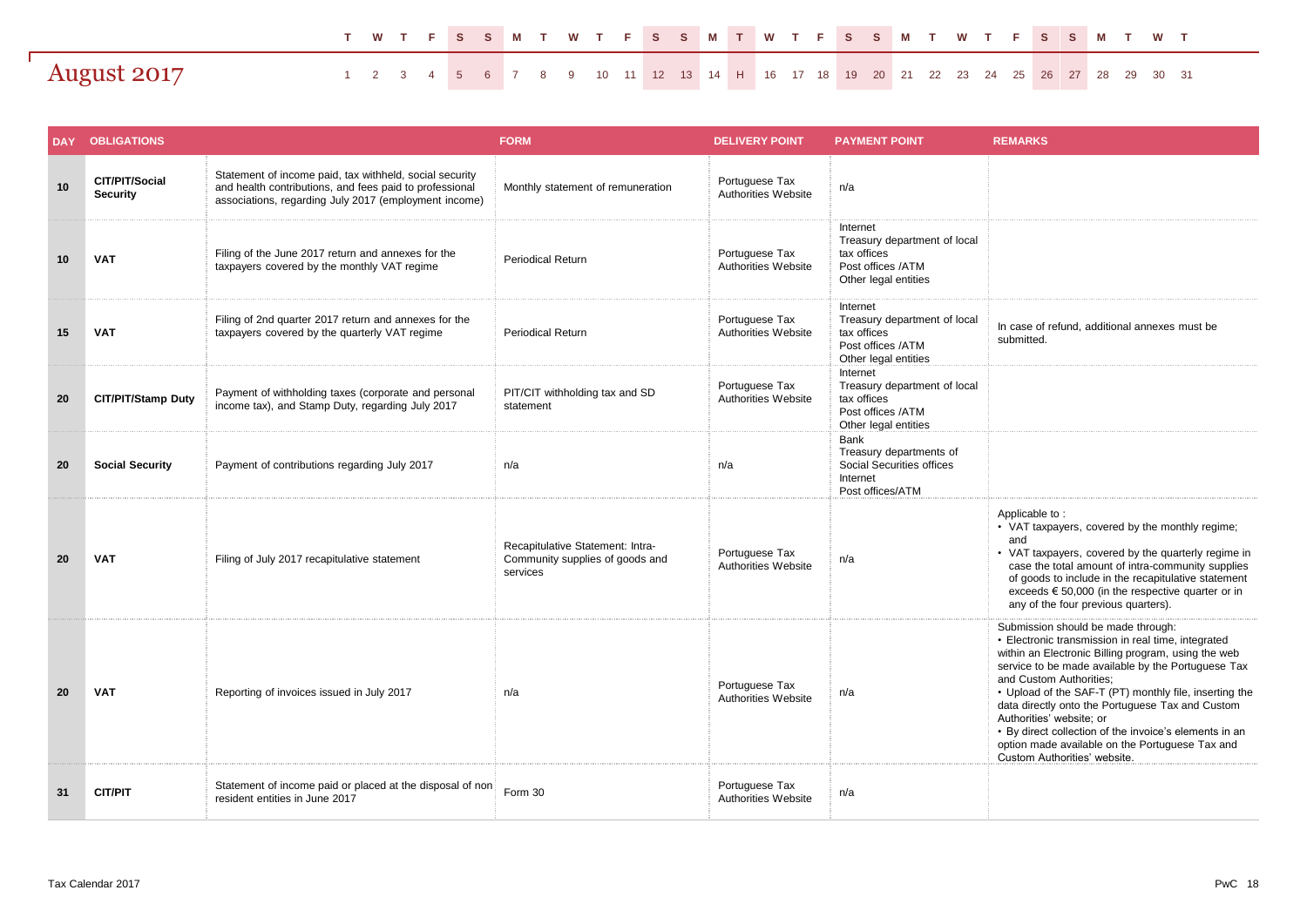|                |  |  |  |  |  |  |  |  |  |  |  |  |  |  | FSSM TWTFSSM TWTFSSM TWTFSSM TWTFS                                               |
|----------------|--|--|--|--|--|--|--|--|--|--|--|--|--|--|----------------------------------------------------------------------------------|
| September 2017 |  |  |  |  |  |  |  |  |  |  |  |  |  |  | 1 2 3 4 5 6 7 8 9 10 11 12 13 14 15 16 17 18 19 20 21 22 23 24 25 26 27 28 29 30 |

|    | DAY OBLIGATIONS                   |                                                                                                                                                                                  | <b>FORM</b>                                                                     | <b>DELIVERY POINT</b>                 | <b>PAYMENT POINT</b>                                                                                 | <b>REMARKS</b>                                                                                                                                                                                                                                                                                                                                                                                                                                                                                                          |
|----|-----------------------------------|----------------------------------------------------------------------------------------------------------------------------------------------------------------------------------|---------------------------------------------------------------------------------|---------------------------------------|------------------------------------------------------------------------------------------------------|-------------------------------------------------------------------------------------------------------------------------------------------------------------------------------------------------------------------------------------------------------------------------------------------------------------------------------------------------------------------------------------------------------------------------------------------------------------------------------------------------------------------------|
| 10 | CIT/PIT/Social<br><b>Security</b> | Statement of income paid, tax withheld, social security<br>and health contributions, and fees paid to professional<br>associations, regarding August 2017 (employment<br>income) | Monthly statement of remuneration                                               | Portuguese Tax<br>Authorities Website | n/a                                                                                                  |                                                                                                                                                                                                                                                                                                                                                                                                                                                                                                                         |
| 10 | <b>VAT</b>                        | Filing of the July 2017 return and annexes for the<br>taxpayers covered by the monthly VAT regime                                                                                | <b>Periodical Return</b>                                                        | Portuguese Tax<br>Authorities Website | Internet<br>Treasury department of local<br>tax offices<br>Post offices /ATM<br>Other legal entities | In case of refund, additional annexes must be<br>submitted.                                                                                                                                                                                                                                                                                                                                                                                                                                                             |
| 20 | <b>CIT/PIT/Stamp Duty</b>         | Payment of withholding taxes (corporate and personal<br>income tax), and Stamp Duty, regarding August 2017                                                                       | PIT/CIT withholding tax and SD<br>statement                                     | Portuguese Tax<br>Authorities Website | Internet<br>Treasury department of local<br>tax offices<br>Post offices /ATM<br>Other legal entities |                                                                                                                                                                                                                                                                                                                                                                                                                                                                                                                         |
| 20 | <b>Social Security</b>            | Payment of contributions regarding August 2017                                                                                                                                   | n/a                                                                             | n/a                                   | Bank<br>Treasury departments of<br>Social Securities offices<br>Internet<br>Post offices/ATM         |                                                                                                                                                                                                                                                                                                                                                                                                                                                                                                                         |
| 20 | <b>VAT</b>                        | Filing of August 2017 recapitulative statement                                                                                                                                   | Recapitulative Statement: Intra-<br>Community supplies of goods and<br>services | Portuguese Tax<br>Authorities Website | n/a                                                                                                  | Applicable to:<br>• VAT taxpayers, covered by the monthly regime;<br>and<br>• VAT taxpayers, covered by the quarterly regime in<br>case the total amount of intra-community supplies<br>of goods to include in the recapitulative statement<br>exceeds $\epsilon$ 50,000 (in the respective quarter or in<br>any of the four previous quarters).                                                                                                                                                                        |
| 20 | <b>VAT</b>                        | Reporting of invoices issued in August 2017                                                                                                                                      | n/a                                                                             | Portuguese Tax<br>Authorities Website | n/a                                                                                                  | Submission should be made through:<br>• Electronic transmission in real time, integrated<br>within an Electronic Billing program, using the web<br>service to be made available by the Portuguese Tax<br>and Custom Authorities:<br>• Upload of the SAF-T (PT) monthly file, inserting the<br>data directly onto the Portuguese Tax and Custom<br>Authorities' website: or<br>• By direct collection of the invoice's elements in an<br>option made available on the Portuguese Tax and<br>Custom Authorities' website. |
| 30 | <b>CIT/PIT</b>                    | Statement of income paid or placed at the disposal of non<br>resident entities in July 2017                                                                                      | Form 30                                                                         | Portuguese Tax<br>Authorities Website | n/a                                                                                                  |                                                                                                                                                                                                                                                                                                                                                                                                                                                                                                                         |

Г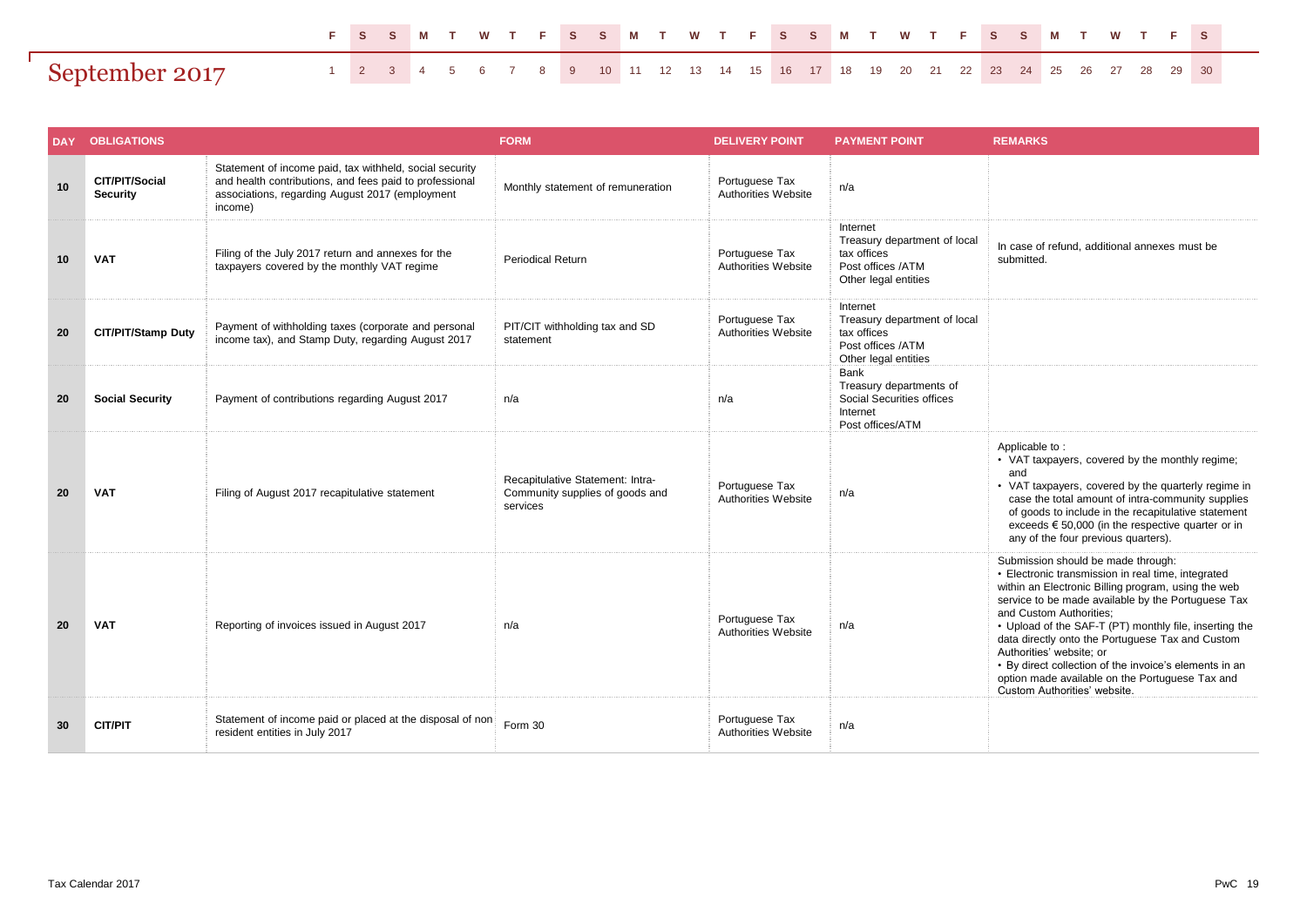|                |  |  |  |  | FSSM TWTFSSM TWTFSSM TWTFSSM TWTFS                                                                            |  |  |  |  |  |  |  |  |  |  |  |
|----------------|--|--|--|--|---------------------------------------------------------------------------------------------------------------|--|--|--|--|--|--|--|--|--|--|--|
| Sentember 2017 |  |  |  |  | 1  2  3  4  5  6  7  8  9  10  11  12  13  14  15  16  17  18  19  20  21  22  23  24  25  26  27  28  29  30 |  |  |  |  |  |  |  |  |  |  |  |

| <b>DAY</b> | <b>OBLIGATIONS</b>                                    |                                                        | <b>FORM</b>  | <b>DELIVERY POINT</b>                 | <b>PAYMENT POINT</b>                                                                                 | <b>REMARKS</b>                                                                                                                                                                                                                                                                                                                                                                                                                      |
|------------|-------------------------------------------------------|--------------------------------------------------------|--------------|---------------------------------------|------------------------------------------------------------------------------------------------------|-------------------------------------------------------------------------------------------------------------------------------------------------------------------------------------------------------------------------------------------------------------------------------------------------------------------------------------------------------------------------------------------------------------------------------------|
| 30         | <b>CIT</b>                                            | 2nd additional payment on account                      | Form P1      | Portuguese Tax<br>Authorities Website | Internet<br>Treasury department of local<br>tax offices<br>Post offices /ATM<br>Other legal entities | If the fiscal year does not match the calendar year,<br>the payment must be made during the $7th$ month, $9th$<br>month and up to the 15th day of the 12th month of<br>the tax year.<br>Applicable to entities required to make payments on<br>account and special payment on account, which were<br>subject to State Surtax ("Derrama Estadual") in the<br>previous tax year. 3 <sup>rd</sup> payment may be limited or<br>waived. |
| 30         | <b>CIT</b>                                            | 2nd payment on account                                 | Form P1      | Portuguese Tax<br>Authorities Website | Internet<br>Treasury department of local<br>tax offices<br>Post offices /ATM<br>Other legal entities | If the fiscal year does not match the calendar year,<br>the payment must be made during the 7 <sup>th</sup> month, 9 <sup>th</sup><br>month and up to the 15th December of the 12th<br>month of the tax year; 3 <sup>rd</sup> payment may be limited or<br>waived.                                                                                                                                                                  |
| 30         | <b>Additional Real</b><br><b>Estate Municipal Tax</b> | Payment of additional real estate municipal tax (AIMI) | Payment slip | n/a                                   | Internet<br>Treasury Department of local<br>tax offices<br>Post offices/ ATM<br>Other legal entities | Applicable to owners, usufructuaries or taxpayers with<br>the surface rights to urban properties in Portugal that<br>are not classified or used for commercial, industrial or<br>services activities.                                                                                                                                                                                                                               |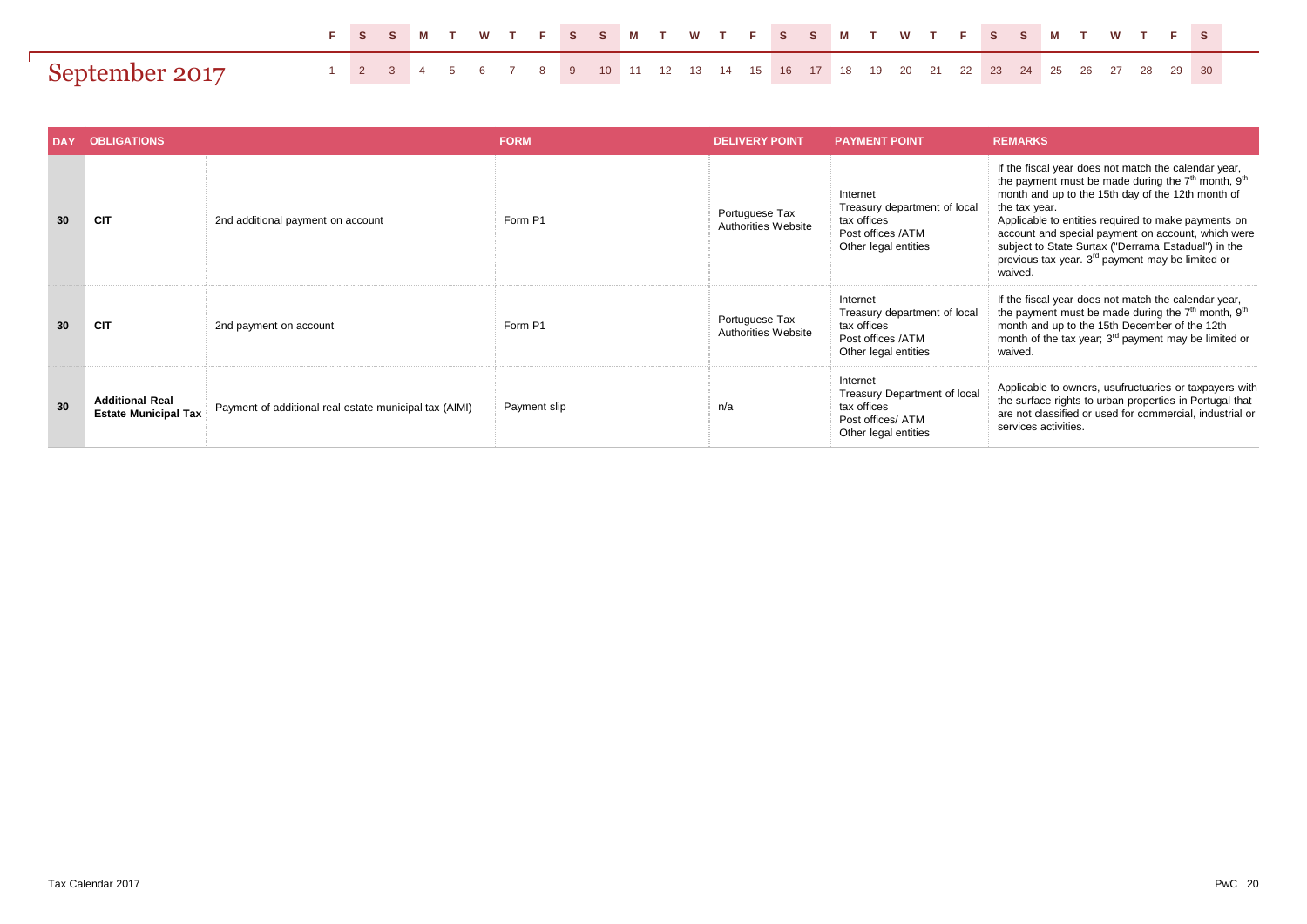|              |  |  |  |  |  |  |  |  |  |  |  |  |  |  | S M T W T F S S M T W T F S S M T W T F S S M T W T F S S M T                       |  |
|--------------|--|--|--|--|--|--|--|--|--|--|--|--|--|--|-------------------------------------------------------------------------------------|--|
| October 2017 |  |  |  |  |  |  |  |  |  |  |  |  |  |  | 1 2 3 4 H 6 7 8 9 10 11 12 13 14 15 16 17 18 19 20 21 22 23 24 25 26 27 28 29 30 31 |  |

| <b>DAY</b> | <b>OBLIGATIONS</b>                |                                                                                                                                                                                     | <b>FORM</b>                                                                     | <b>DELIVERY POINT</b>                        | <b>PAYMENT POINT</b>                                                                                 | <b>REMARKS</b>                                                                                                                                                                                                                                                                                                                                                                                                                                                                                                          |
|------------|-----------------------------------|-------------------------------------------------------------------------------------------------------------------------------------------------------------------------------------|---------------------------------------------------------------------------------|----------------------------------------------|------------------------------------------------------------------------------------------------------|-------------------------------------------------------------------------------------------------------------------------------------------------------------------------------------------------------------------------------------------------------------------------------------------------------------------------------------------------------------------------------------------------------------------------------------------------------------------------------------------------------------------------|
| 10         | CIT/PIT/Social<br><b>Security</b> | Statement of income paid, tax withheld, social security<br>and health contributions, and fees paid to professional<br>associations, regarding September 2017 (employment<br>income) | Monthly statement of remuneration                                               | Portuguese Tax<br>Authorities Website        | n/a                                                                                                  |                                                                                                                                                                                                                                                                                                                                                                                                                                                                                                                         |
| 10         | <b>VAT</b>                        | Filing of the August 2017 return and annexes for the<br>taxpayers covered by the monthly VAT regime                                                                                 | <b>Periodical Return</b>                                                        | Portuguese Tax<br>Authorities Website        | Internet<br>Treasury department of local<br>tax offices<br>Post offices /ATM<br>Other legal entities | In case of refund, additional annexes must be<br>submitted.                                                                                                                                                                                                                                                                                                                                                                                                                                                             |
| 20         | CIT/PIT/Stamp Duty                | Payment of withholding taxes (corporate and personal<br>income tax), and Stamp Duty, regarding September 2017                                                                       | PIT/CIT withholding tax and SD<br>statement                                     | Portuguese Tax<br>Authorities Website        | Internet<br>Treasury department of local<br>tax offices<br>Post offices /ATM<br>Other legal entities |                                                                                                                                                                                                                                                                                                                                                                                                                                                                                                                         |
| 20         | <b>Social Security</b>            | Payment of contributions regarding September 2017                                                                                                                                   | n/a                                                                             | n/a                                          | Bank<br>Treasury departments of<br>Social Securities offices<br>Internet<br>Post offices/ATM         |                                                                                                                                                                                                                                                                                                                                                                                                                                                                                                                         |
| 20         | <b>VAT</b>                        | Filing of the 3rd quarter VAT return of<br>telecommunications, broadcasting & electronic services<br>rendered to non-taxable persons established in other<br>Member-States          | Periodical Return (Mini One Stop Shop)                                          | Portuguese Tax<br>Authorities Website        | Internet<br>Treasury department of local<br>tax offices<br>Post offices /ATM<br>Other legal entities |                                                                                                                                                                                                                                                                                                                                                                                                                                                                                                                         |
| 20         | <b>VAT</b>                        | Filing of September 2017 recapitulative statement                                                                                                                                   | Recapitulative Statement: Intra-<br>Community supplies of goods and<br>services | Portuguese Tax<br><b>Authorities Website</b> | n/a                                                                                                  | Applicable to:<br>• VAT taxpayers, covered by the monthly regime;<br>and<br>• VAT taxpayers, covered by the quarterly regime in<br>case the total amount of intra-community supplies<br>of goods to include in the recapitulative statement<br>exceeds $\epsilon$ 50,000 (in the respective quarter or in<br>any of the four previous quarters).                                                                                                                                                                        |
| 20         | <b>VAT</b>                        | Filing of 3rd quarter 2017 recapitulative statement                                                                                                                                 | Recapitulative Statement: Intra-<br>Community supplies of goods and<br>services | Portuguese Tax<br>Authorities Website        | n/a                                                                                                  | Applicable to VAT taxpayers covered by the quarterly<br>regime in case the total amount of intra-community<br>supplies of goods to include in the recapitulative<br>statement does not exceed $\epsilon$ 50,000 (in the<br>respective quarter or in any of the four previous<br>quarters).                                                                                                                                                                                                                              |
| 20         | <b>VAT</b>                        | Reporting of invoices issued in September 2017                                                                                                                                      | n/a                                                                             | Portuguese Tax<br>Authorities Website        | n/a                                                                                                  | Submission should be made through:<br>• Electronic transmission in real time, integrated<br>within an Electronic Billing program, using the web<br>service to be made available by the Portuguese Tax<br>and Custom Authorities;<br>• Upload of the SAF-T (PT) monthly file, inserting the<br>data directly onto the Portuguese Tax and Custom<br>Authorities' website; or<br>• By direct collection of the invoice's elements in an<br>option made available on the Portuguese Tax and<br>Custom Authorities' website. |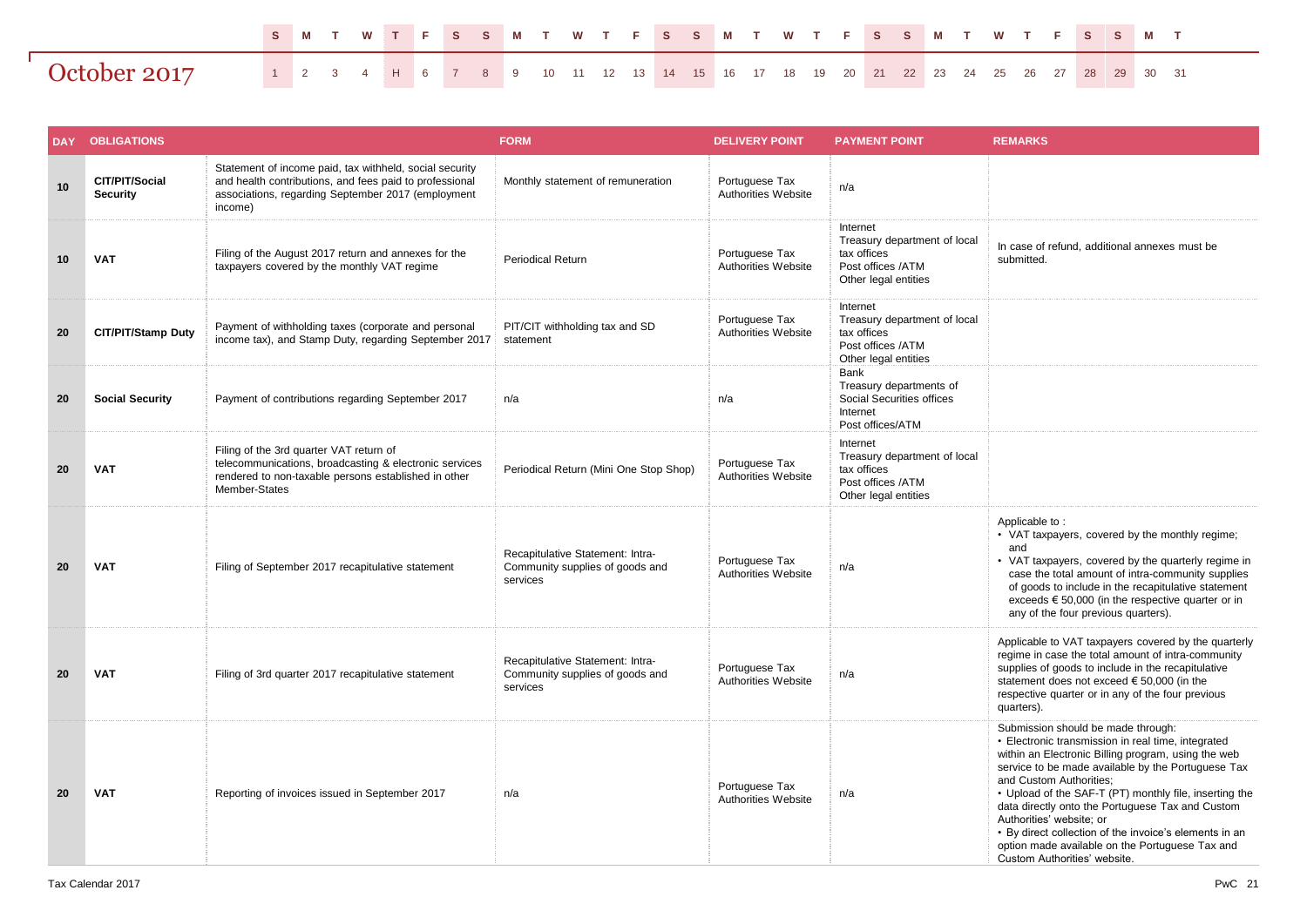|              |  |  |  | SMTWTFSSMTWTFSSMTWTFSSMTWTFSSMT                                                     |  |  |  |  |  |  |  |  |  |  |  |  |
|--------------|--|--|--|-------------------------------------------------------------------------------------|--|--|--|--|--|--|--|--|--|--|--|--|
| October 2017 |  |  |  | 1 2 3 4 H 6 7 8 9 10 11 12 13 14 15 16 17 18 19 20 21 22 23 24 25 26 27 28 29 30 31 |  |  |  |  |  |  |  |  |  |  |  |  |

| <b>DAY</b> | <b>OBLIGATIONS</b> |                                                                                               | <b>FORM</b> | <b>DELIVERY POINT</b>                 | <b>PAYMENT POINT</b>                                                                                 | <b>REMARKS</b>                                                                                                                                                                                                                                                      |
|------------|--------------------|-----------------------------------------------------------------------------------------------|-------------|---------------------------------------|------------------------------------------------------------------------------------------------------|---------------------------------------------------------------------------------------------------------------------------------------------------------------------------------------------------------------------------------------------------------------------|
| 31         | <b>CIT/PIT</b>     | Statement of income paid or placed at the disposal of non<br>resident entities in August 2017 | Form 30     | Portuguese Tax<br>Authorities Website | n/a                                                                                                  |                                                                                                                                                                                                                                                                     |
| 31         | CIT                | 2nd special payment on account                                                                | Form P1     | Portuguese Tax<br>Authorities Website | Internet<br>Treasury department of local<br>tax offices<br>Post offices /ATM<br>Other legal entities | If the fiscal year does not match the calendar year,<br>the payment must be made during the 3 <sup>th</sup> month and<br>during the 10 <sup>th</sup> month of the fiscal year. Not applicable<br>in the year of beginning of activity and in the following<br>year. |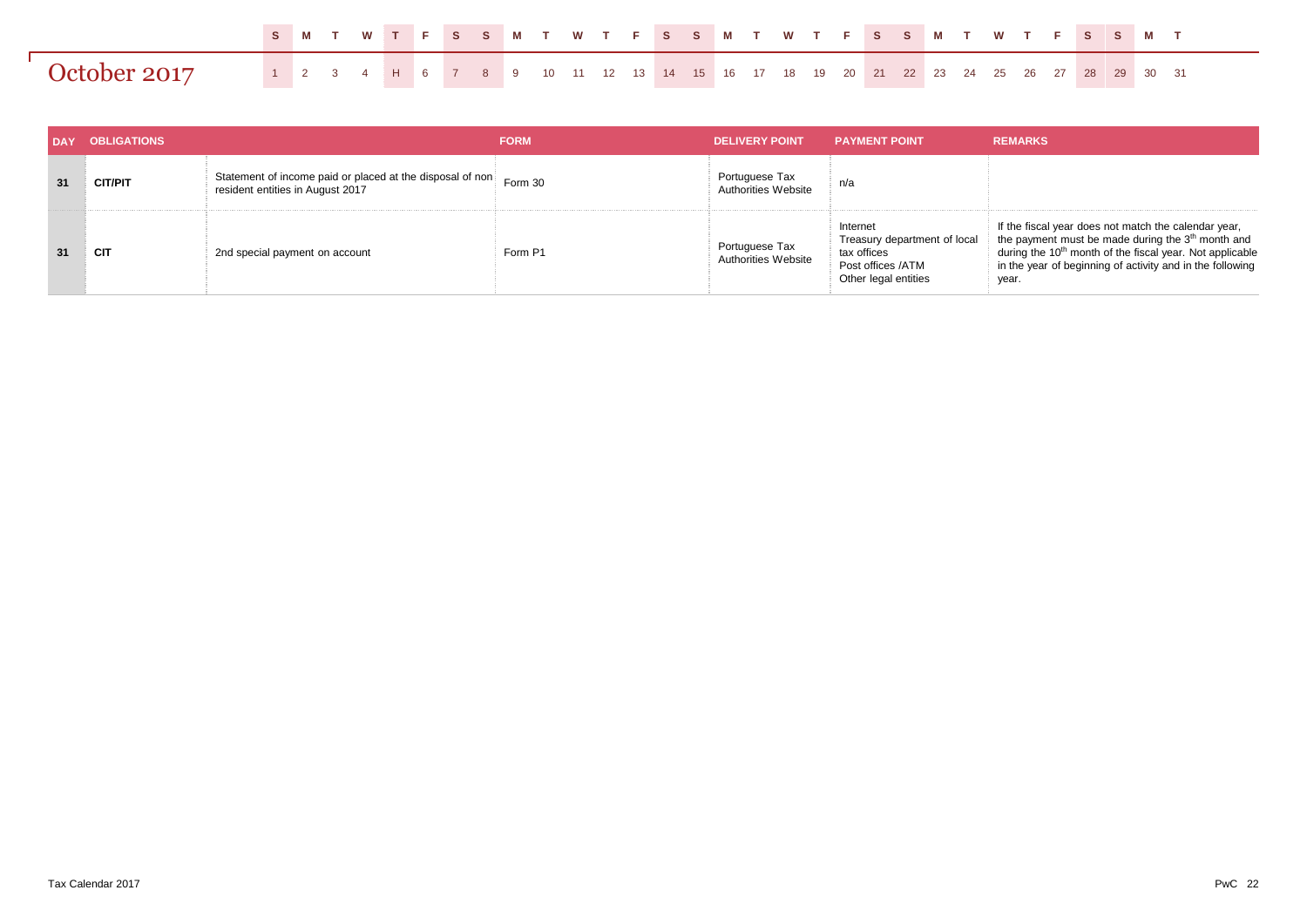|               |                                                                                  |  |  |  |  |  |  |  |  |  |  |  |  |  | W T F S S M T W T F S S M T W T F S S M T W T F S S M T W T |  |
|---------------|----------------------------------------------------------------------------------|--|--|--|--|--|--|--|--|--|--|--|--|--|-------------------------------------------------------------|--|
| November 2017 | H 2 3 4 5 6 7 8 9 10 11 12 13 14 15 16 17 18 19 20 21 22 23 24 25 26 27 28 29 30 |  |  |  |  |  |  |  |  |  |  |  |  |  |                                                             |  |

| <b>DAY</b> | <b>OBLIGATIONS</b>                |                                                                                                                                                                                   | <b>FORM</b>                                                                     | <b>DELIVERY POINT</b>                 | <b>PAYMENT POINT</b>                                                                                 | <b>REMARKS</b>                                                                                                                                                                                                                                                                                                                                                                                                                                                                                                          |
|------------|-----------------------------------|-----------------------------------------------------------------------------------------------------------------------------------------------------------------------------------|---------------------------------------------------------------------------------|---------------------------------------|------------------------------------------------------------------------------------------------------|-------------------------------------------------------------------------------------------------------------------------------------------------------------------------------------------------------------------------------------------------------------------------------------------------------------------------------------------------------------------------------------------------------------------------------------------------------------------------------------------------------------------------|
| 10         | CIT/PIT/Social<br><b>Security</b> | Statement of income paid, tax withheld, social security<br>and health contributions, and fees paid to professional<br>associations, regarding October 2017 (employment<br>income) | Monthly statement of remuneration                                               | Portuguese Tax<br>Authorities Website | n/a                                                                                                  |                                                                                                                                                                                                                                                                                                                                                                                                                                                                                                                         |
| 10         | <b>VAT</b>                        | Filing of the September 2017 return and annexes for the<br>taxpayers covered by the monthly VAT regime                                                                            | <b>Periodical Return</b>                                                        | Portuguese Tax<br>Authorities Website | Internet<br>Treasury department of local<br>tax offices<br>Post offices /ATM<br>Other legal entities | In case of refund, additional annexes must be<br>submitted.                                                                                                                                                                                                                                                                                                                                                                                                                                                             |
| 15         | <b>VAT</b>                        | Filing of 3rd quarter 2017 return and annexes for the<br>taxpayers covered by the quarterly VAT regime                                                                            | <b>Periodical Return</b>                                                        | Portuguese Tax<br>Authorities Website | Internet<br>Treasury department of local<br>tax offices<br>Post offices /ATM<br>Other legal entities | In case of refund, additional annexes must be<br>submitted.                                                                                                                                                                                                                                                                                                                                                                                                                                                             |
| 20         | <b>CIT/PIT/Stamp Duty</b>         | Payment of withholding taxes (corporate and personal<br>income tax), and Stamp Duty, regarding October 2017                                                                       | PIT/CIT withholding tax and SD<br>statement                                     | Portuguese Tax<br>Authorities Website | Internet<br>Treasury department of local<br>tax offices<br>Post offices /ATM<br>Other legal entities |                                                                                                                                                                                                                                                                                                                                                                                                                                                                                                                         |
| 20         | <b>Social Security</b>            | Payment of contributions regarding October 2017                                                                                                                                   | n/a                                                                             | n/a                                   | Bank<br>Treasury departments of<br>Social Securities offices<br>Internet<br>Post offices/ATM         |                                                                                                                                                                                                                                                                                                                                                                                                                                                                                                                         |
| 20         | <b>VAT</b>                        | Filing of October 2017 recapitulative statement                                                                                                                                   | Recapitulative Statement: Intra-<br>Community supplies of goods and<br>services | Portuguese Tax<br>Authorities Website | n/a                                                                                                  | Applicable to:<br>• VAT taxpayers, covered by the monthly regime;<br>and<br>• VAT taxpayers, covered by the quarterly regime in<br>case the total amount of intra-community supplies<br>of goods to include in the recapitulative statement<br>exceeds $\epsilon$ 50,000 (in the respective quarter or in<br>any of the four previous quarters).                                                                                                                                                                        |
| 20         | <b>VAT</b>                        | Reporting of invoices issued in October 2017                                                                                                                                      | n/a                                                                             | Portuguese Tax<br>Authorities Website | n/a                                                                                                  | Submission should be made through:<br>• Electronic transmission in real time, integrated<br>within an Electronic Billing program, using the web<br>service to be made available by the Portuguese Tax<br>and Custom Authorities;<br>• Upload of the SAF-T (PT) monthly file, inserting the<br>data directly onto the Portuguese Tax and Custom<br>Authorities' website; or<br>• By direct collection of the invoice's elements in an<br>option made available on the Portuguese Tax and<br>Custom Authorities' website. |
| 30         | <b>CIT/PIT</b>                    | Statement of income paid or placed at the disposal of non<br>resident entities in September 2017                                                                                  | Form 30                                                                         | Portuguese Tax<br>Authorities Website | n/a                                                                                                  |                                                                                                                                                                                                                                                                                                                                                                                                                                                                                                                         |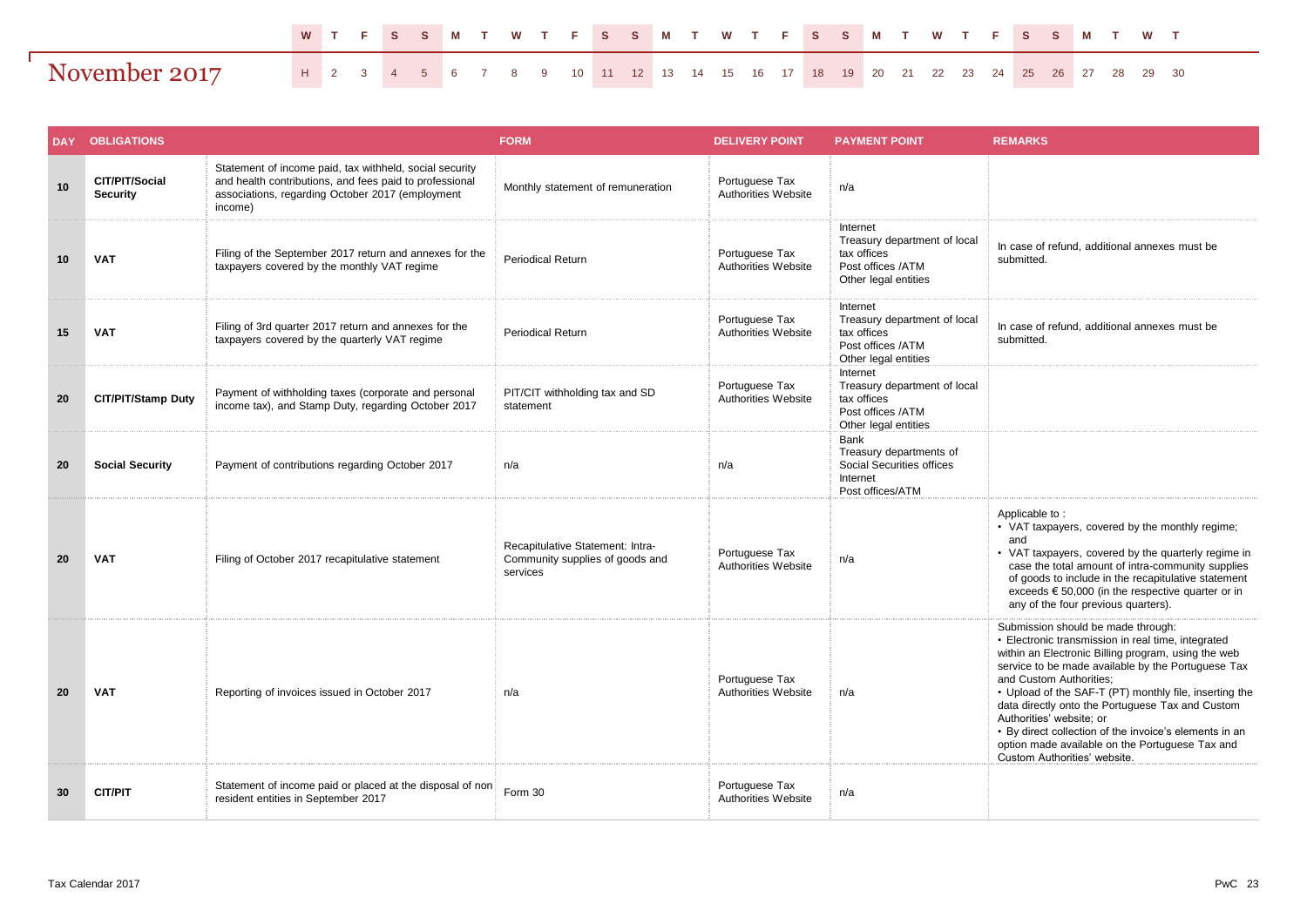|               |  | W T F S S M T W T F S S M T W T F S S M T W T F S S M T W T                      |  |  |  |  |  |  |  |  |  |  |  |  |  |  |
|---------------|--|----------------------------------------------------------------------------------|--|--|--|--|--|--|--|--|--|--|--|--|--|--|
| November 2017 |  | H 2 3 4 5 6 7 8 9 10 11 12 13 14 15 16 17 18 19 20 21 22 23 24 25 26 27 28 29 30 |  |  |  |  |  |  |  |  |  |  |  |  |  |  |

|    | <b>OBLIGATIONS</b>                         |                                                | <b>FORM</b>  | <b>DELIVERY POINT</b> | <b>PAYMENT POINT</b>                                                                                 | <b>REMARKS</b>                                                                                                                                                                                                                                                                                          |
|----|--------------------------------------------|------------------------------------------------|--------------|-----------------------|------------------------------------------------------------------------------------------------------|---------------------------------------------------------------------------------------------------------------------------------------------------------------------------------------------------------------------------------------------------------------------------------------------------------|
| 30 | <b>Real Estate</b><br><b>Municipal Tax</b> | Payment of the real estate municipal tax (IMI) | Payment slip | n/a                   | Internet<br>Treasury department of local<br>tax offices<br>Post offices /ATM<br>Other legal entities | Payment to be made:<br>• In one installment (April) if assessment does not<br>exceed € 250;<br>• In two installments (April and November), if<br>assessment exceeds € 250, but does not exceed $\epsilon$<br>500:<br>• In three installments (Abril, July and November) if<br>assessment exceeds € 500. |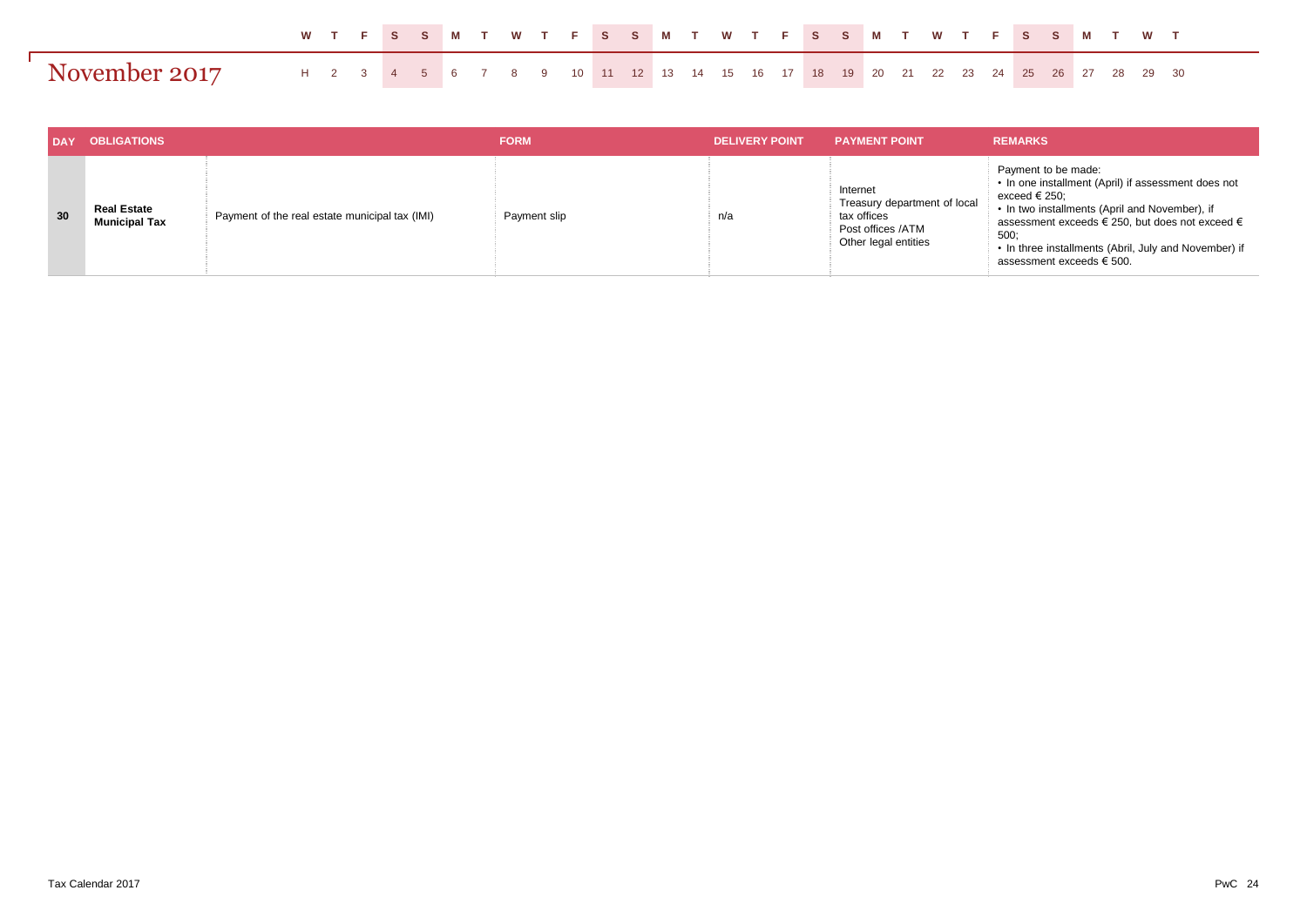|                                                                                                         |  |  |  |  |  |  |  |  |  | FSSMTWTFSSMTWTFSSMTWTFSSMTWTFSS |  |  |  |  |  |  |  |
|---------------------------------------------------------------------------------------------------------|--|--|--|--|--|--|--|--|--|---------------------------------|--|--|--|--|--|--|--|
| <b>December 2017</b> H 2 3 4 5 6 7 H 9 10 11 12 13 14 15 16 17 18 19 20 21 22 23 24 H 26 27 28 29 30 31 |  |  |  |  |  |  |  |  |  |                                 |  |  |  |  |  |  |  |

| <b>DAY</b> | <b>OBLIGATIONS</b>                |                                                                                                                                                                                    | <b>FORM</b>                                                                     | <b>DELIVERY POINT</b>                 | <b>PAYMENT POINT</b>                                                                                 | <b>REMARKS</b>                                                                                                                                                                                                                                                                                                                                                                                                                                          |
|------------|-----------------------------------|------------------------------------------------------------------------------------------------------------------------------------------------------------------------------------|---------------------------------------------------------------------------------|---------------------------------------|------------------------------------------------------------------------------------------------------|---------------------------------------------------------------------------------------------------------------------------------------------------------------------------------------------------------------------------------------------------------------------------------------------------------------------------------------------------------------------------------------------------------------------------------------------------------|
| 10         | CIT/PIT/Social<br><b>Security</b> | Statement of income paid, tax withheld, social security<br>and health contributions, and fees paid to professional<br>associations, regarding November 2017 (employment<br>income) | Monthly statement of remuneration                                               | Portuguese Tax<br>Authorities Website | n/a                                                                                                  |                                                                                                                                                                                                                                                                                                                                                                                                                                                         |
| 10         | <b>VAT</b>                        | Filing of the October 2017 return and annexes for the<br>taxpayers covered by the monthly VAT regime                                                                               | <b>Periodical Return</b>                                                        | Portuguese Tax<br>Authorities Website | Internet<br>Treasury department of local<br>tax offices<br>Post offices /ATM<br>Other legal entities | In case of refund, additional annexes must be<br>submitted.                                                                                                                                                                                                                                                                                                                                                                                             |
| 15         | <b>CIT</b>                        | 3rd additional payment on account                                                                                                                                                  | Form P1                                                                         | Portuguese Tax<br>Authorities Website | Internet<br>Treasury department of local<br>tax offices<br>Post offices /ATM<br>Other legal entities | If the fiscal year does not match the calendar year,<br>the payment must be made during the 7 <sup>th</sup> month, 9 <sup>th</sup><br>month and up to the 15th day of the 12th month of<br>the tax year.<br>Applicable to entities required to make payments on<br>account and special payment on account, which were<br>subject to State Surtax ("Derrama Estadual") in the<br>previous tax year. 3 <sup>rd</sup> payment may be limited or<br>waived. |
| 15         | <b>CIT</b>                        | 3rd payment on account                                                                                                                                                             | Form P1                                                                         | Portuguese Tax<br>Authorities Website | Internet<br>Treasury department of local<br>tax offices<br>Post offices /ATM<br>Other legal entities | If the fiscal year does not match the calendar year,<br>the payment must be made during the 7 <sup>th</sup> month, 9 <sup>th</sup><br>month and up to the 15th day of the 12th month of<br>the tax year; 3 <sup>rd</sup> payment may be limited or waived.                                                                                                                                                                                              |
| 20         | <b>CIT/PIT/Stamp Duty</b>         | Payment of withholding taxes (corporate and personal<br>income tax), and Stamp Duty, regarding November 2017                                                                       | PIT/CIT withholding tax and SD<br>statement                                     | Portuguese Tax<br>Authorities Website | Internet<br>Treasury department of local<br>tax offices<br>Post offices /ATM<br>Other legal entities |                                                                                                                                                                                                                                                                                                                                                                                                                                                         |
| 20         | <b>Social Security</b>            | Payment of contributions regarding November 2017                                                                                                                                   | n/a                                                                             | n/a                                   | Bank<br>Treasury departments of<br>Social Securities offices<br>Internet<br>Post offices/ATM         |                                                                                                                                                                                                                                                                                                                                                                                                                                                         |
| 20         | <b>VAT</b>                        | Filing of November 2017 recapitulative statement                                                                                                                                   | Recapitulative Statement: Intra-<br>Community supplies of goods and<br>services | Portuguese Tax<br>Authorities Website | n/a                                                                                                  | Applicable to:<br>• VAT taxpayers, covered by the monthly regime;<br>and<br>• VAT taxpayers, covered by the quarterly regime in<br>case the total amount of intra-community supplies<br>of goods to include in the recapitulative statement<br>exceeds $\epsilon$ 50,000 (in the respective quarter or in<br>any of the four previous quarters).                                                                                                        |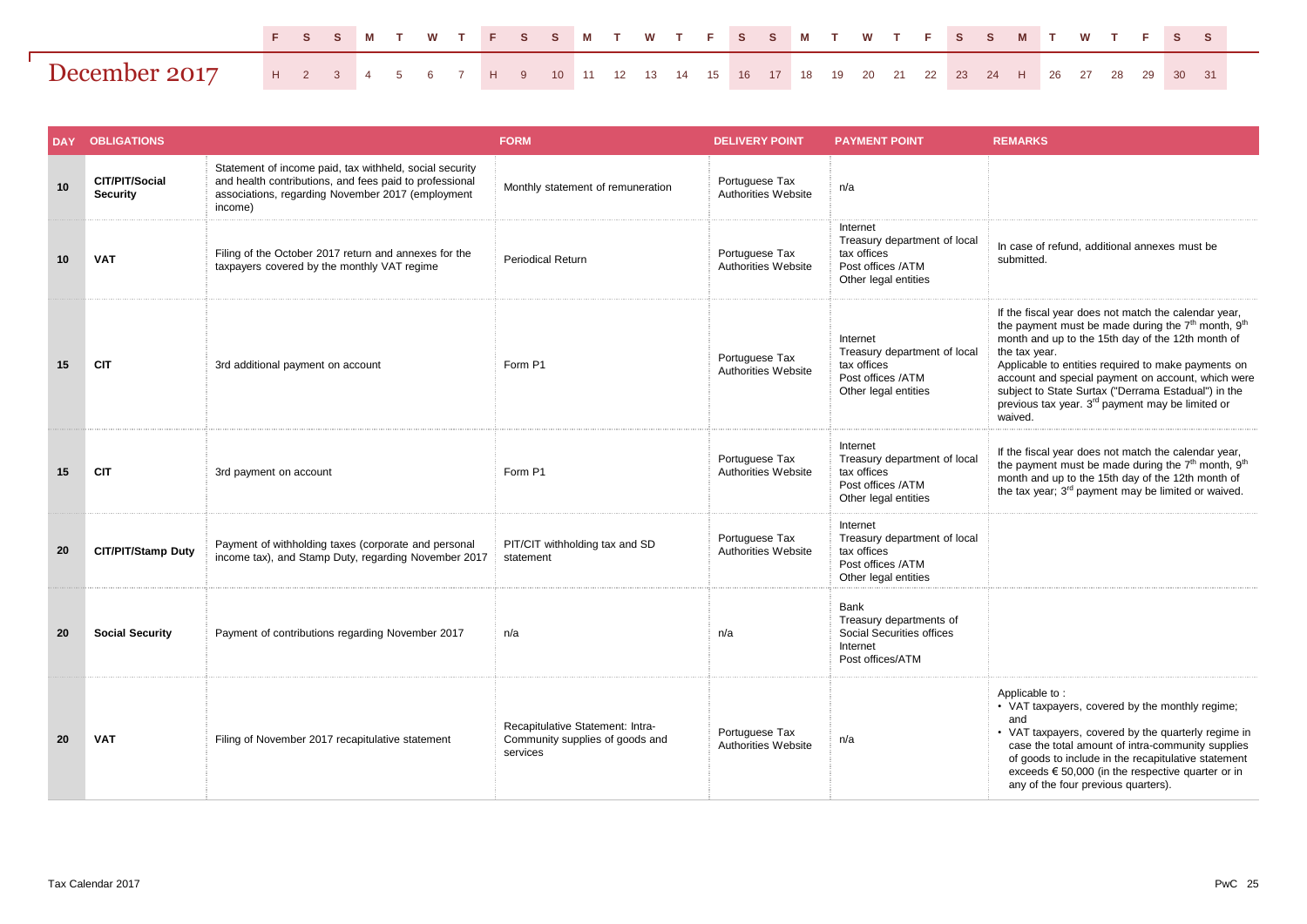|                                                                                                  |  |  |  |  | FSS M TWT FSS M TWT FSS M TWT FSS M TWT FSS |  |  |  |  |  |  |  |  |  |  |  |  |
|--------------------------------------------------------------------------------------------------|--|--|--|--|---------------------------------------------|--|--|--|--|--|--|--|--|--|--|--|--|
| December 2017 H 2 3 4 5 6 7 H 9 10 11 12 13 14 15 16 17 18 19 20 21 22 23 24 H 26 27 28 29 30 31 |  |  |  |  |                                             |  |  |  |  |  |  |  |  |  |  |  |  |

|    | <b>OBLIGATIONS</b> |                                                                                                | <b>FORM</b> | <b>DELIVERY POINT</b>                        | <b>PAYMENT POINT</b> | <b>REMARKS</b>                                                                                                                                                                                                                                                                                                                                                                                                                                                                                                          |
|----|--------------------|------------------------------------------------------------------------------------------------|-------------|----------------------------------------------|----------------------|-------------------------------------------------------------------------------------------------------------------------------------------------------------------------------------------------------------------------------------------------------------------------------------------------------------------------------------------------------------------------------------------------------------------------------------------------------------------------------------------------------------------------|
| 20 | <b>VAT</b>         | Reporting of invoices issued in November 2017                                                  | n/a         | Portuguese Tax<br>Authorities Website        | n/a                  | Submission should be made through:<br>• Electronic transmission in real time, integrated<br>within an Electronic Billing program, using the web<br>service to be made available by the Portuguese Tax<br>and Custom Authorities:<br>• Upload of the SAF-T (PT) monthly file, inserting the<br>data directly onto the Portuguese Tax and Custom<br>Authorities' website: or<br>• By direct collection of the invoice's elements in an<br>option made available on the Portuguese Tax and<br>Custom Authorities' website. |
| 31 | <b>CIT/PIT</b>     | Statement of income paid or placed at the disposal of non<br>resident entities in October 2017 | Form 30     | Portuguese Tax<br><b>Authorities Website</b> | n/a                  |                                                                                                                                                                                                                                                                                                                                                                                                                                                                                                                         |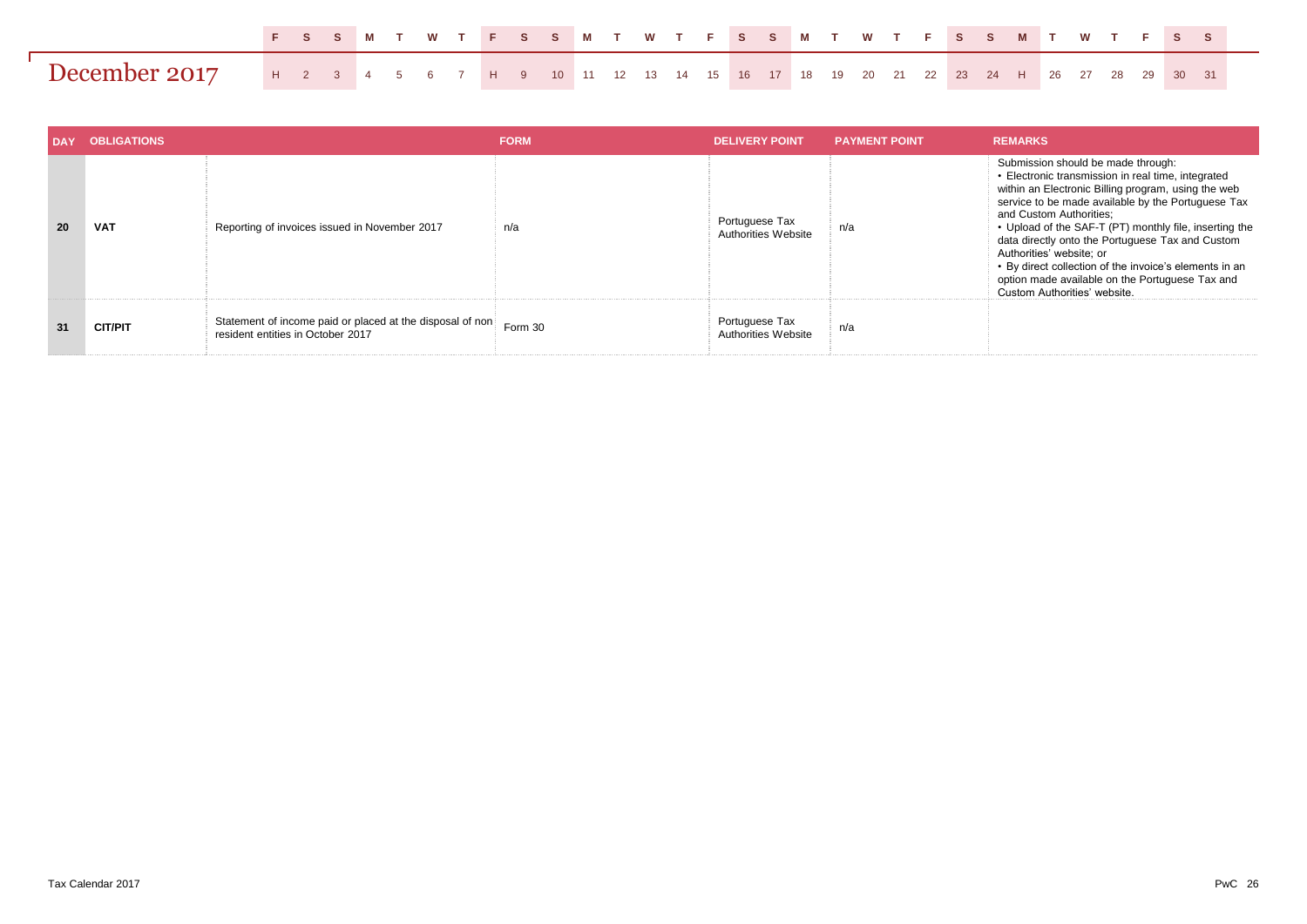|              |                                                                                     |  |  |  |  | M T W T F S S M T W T F S S M T W T F S S M T W T F S S M T W |  |  |  |  |  |  |  |  |  |  |  |
|--------------|-------------------------------------------------------------------------------------|--|--|--|--|---------------------------------------------------------------|--|--|--|--|--|--|--|--|--|--|--|
| January 2018 | H 2 3 4 5 6 7 8 9 10 11 12 13 14 15 16 17 18 19 20 21 22 23 24 25 26 27 28 29 30 31 |  |  |  |  |                                                               |  |  |  |  |  |  |  |  |  |  |  |

| <b>DAY</b> | <b>OBLIGATIONS</b>                |                                                                                                                                                                                    | <b>FORM</b>                                                                     | <b>DELIVERY POINT</b>                        | <b>PAYMENT POINT</b>                                                                                 | <b>REMARKS</b>                                                                                                                                                                                                                                                                                                                                   |
|------------|-----------------------------------|------------------------------------------------------------------------------------------------------------------------------------------------------------------------------------|---------------------------------------------------------------------------------|----------------------------------------------|------------------------------------------------------------------------------------------------------|--------------------------------------------------------------------------------------------------------------------------------------------------------------------------------------------------------------------------------------------------------------------------------------------------------------------------------------------------|
| 10         | CIT/PIT/Social<br><b>Security</b> | Statement of income paid, tax withheld, social security<br>and health contributions, and fees paid to professional<br>associations, regarding December 2017 (employment<br>income) | Monthly statement of remuneration                                               | Portuguese Tax<br><b>Authorities Website</b> | n/a                                                                                                  |                                                                                                                                                                                                                                                                                                                                                  |
| 10         | <b>VAT</b>                        | Filing of the November 2017 return and annexes for the<br>taxpayers covered by the monthly VAT regime                                                                              | <b>Periodical Return</b>                                                        | Portuguese Tax<br><b>Authorities Website</b> | Internet<br>Treasury department of local<br>tax offices<br>Post offices /ATM<br>Other legal entities | In case of refund, additional annexes must be<br>submitted.                                                                                                                                                                                                                                                                                      |
| 20         | <b>CIT/PIT/Stamp Duty</b>         | Payment of withholding taxes (corporate and personal<br>income tax), and Stamp Duty, regarding December 2017                                                                       | PIT/CIT withholding tax and SD<br>statement                                     | Portuguese Tax<br>Authorities Website        | Internet<br>Treasury department of local<br>tax offices<br>Post offices /ATM<br>Other legal entities |                                                                                                                                                                                                                                                                                                                                                  |
| 20         | <b>Social Security</b>            | Payment of contributions regarding December 2017                                                                                                                                   | n/a                                                                             | n/a                                          | Bank<br>Treasury departments of<br>Social Securities offices<br>Internet<br>Post offices/ATM         |                                                                                                                                                                                                                                                                                                                                                  |
| 20         | <b>VAT</b>                        | Filing of December 2017 recapitulative statement                                                                                                                                   | Recapitulative Statement: Intra-<br>Community supplies of goods and<br>services | Portuguese Tax<br>Authorities Website        | n/a                                                                                                  | Applicable to:<br>• VAT taxpayers, covered by the monthly regime;<br>and<br>• VAT taxpayers, covered by the quarterly regime in<br>case the total amount of intra-community supplies<br>of goods to include in the recapitulative statement<br>exceeds $\epsilon$ 50,000 (in the respective quarter or in<br>any of the four previous quarters). |
| 20         | <b>VAT</b>                        | Filing of 4th quarter 2017 recapitulative statement                                                                                                                                | Recapitulative Statement: Intra-<br>Community supplies of goods and<br>services | Portuguese Tax<br>Authorities Website        | n/a                                                                                                  | Applicable to VAT taxpayers covered by the quarterly<br>regime in case the total amount of intra-community<br>supplies of goods to include in the recapitulative<br>statement does not exceed € 50,000 (in the<br>respective quarter or in any of the four previous<br>quarters).                                                                |
| 20         | <b>CIT/PIT</b>                    | Statement of income paid, tax withheld and tax<br>deductions, regarding 2017                                                                                                       | Free form                                                                       | n/a                                          | n/a                                                                                                  |                                                                                                                                                                                                                                                                                                                                                  |
| 20         | <b>VAT</b>                        | Filing of the 4th quarter VAT return of<br>telecommunications, broadcasting & electronic services<br>rendered to non-taxable persons established in other<br>Member-States         | Periodical Return (Mini One Stop Shop)                                          | Portuguese Tax<br>Authorities Website        | Internet<br>Treasury department of local<br>tax offices<br>Post offices /ATM<br>Other legal entities |                                                                                                                                                                                                                                                                                                                                                  |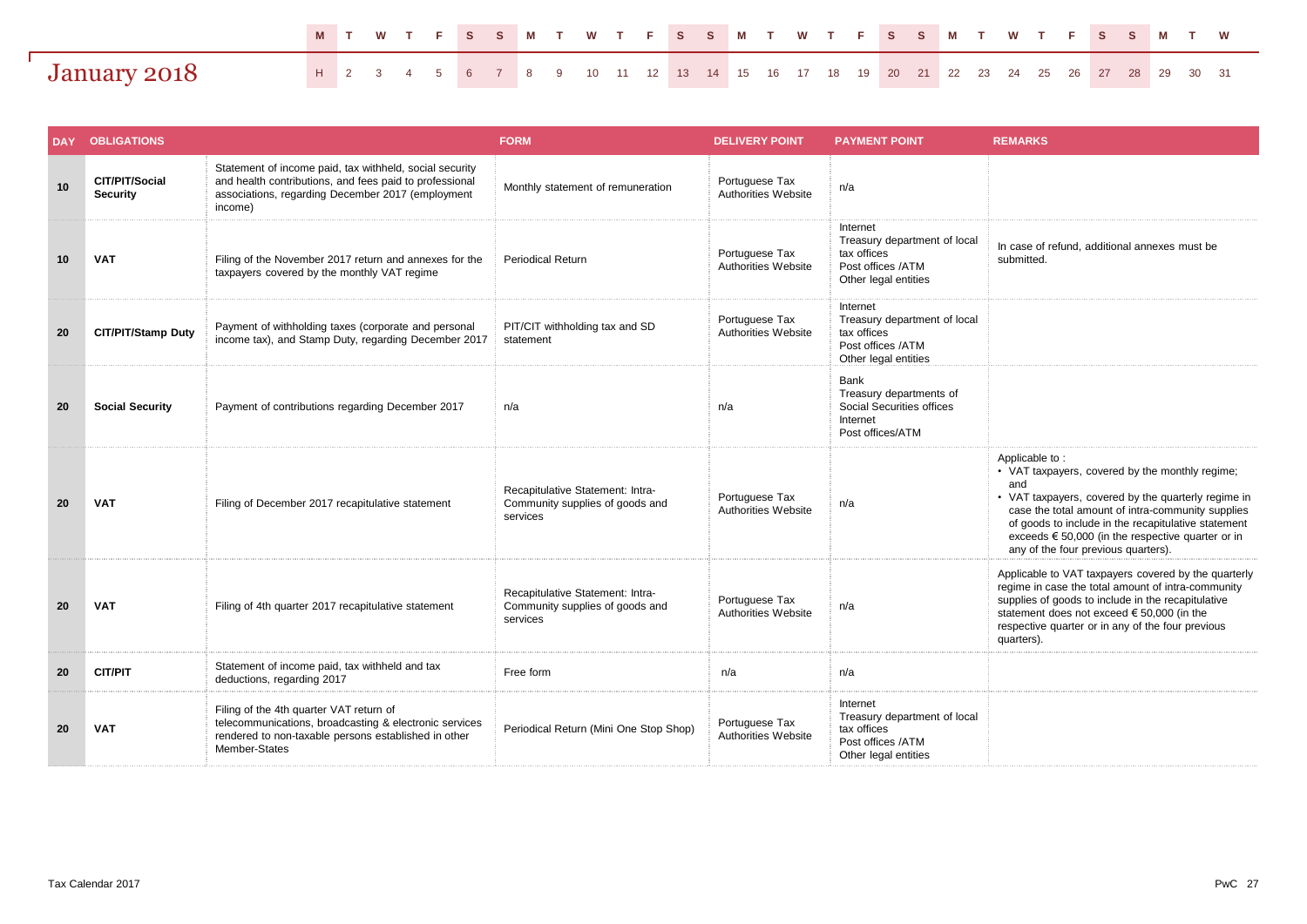|              |                                                                                     |  |  |  |  | MTWTFSSMTWTFSSMTWTFSSMTWTFSSMTW |  |  |  |  |  |  |  |  |  |  |  |
|--------------|-------------------------------------------------------------------------------------|--|--|--|--|---------------------------------|--|--|--|--|--|--|--|--|--|--|--|
| January 2018 | H 2 3 4 5 6 7 8 9 10 11 12 13 14 15 16 17 18 19 20 21 22 23 24 25 26 27 28 29 30 31 |  |  |  |  |                                 |  |  |  |  |  |  |  |  |  |  |  |

|    | <b>OBLIGATIONS</b> |                                                                                                                                                                              | <b>FORM</b> | <b>DELIVERY POINT</b>                 | <b>PAYMENT POINT</b> | <b>REMARKS</b>                                                                                                                                                                                                                                                                                                                                                                                                                                                                                                          |  |  |  |  |  |  |
|----|--------------------|------------------------------------------------------------------------------------------------------------------------------------------------------------------------------|-------------|---------------------------------------|----------------------|-------------------------------------------------------------------------------------------------------------------------------------------------------------------------------------------------------------------------------------------------------------------------------------------------------------------------------------------------------------------------------------------------------------------------------------------------------------------------------------------------------------------------|--|--|--|--|--|--|
| 20 | <b>VAT</b>         | Reporting of invoices issued in December 2017                                                                                                                                | n/a         | Portuguese Tax<br>Authorities Website | n/a                  | Submission should be made through:<br>• Electronic transmission in real time, integrated<br>within an Electronic Billing program, using the web<br>service to be made available by the Portuguese Tax<br>and Custom Authorities:<br>• Upload of the SAF-T (PT) monthly file, inserting the<br>data directly onto the Portuguese Tax and Custom<br>Authorities' website: or<br>• By direct collection of the invoice's elements in an<br>option made available on the Portuguese Tax and<br>Custom Authorities' website. |  |  |  |  |  |  |
| 31 | <b>CIT/PIT</b>     | Statement of income paid or placed at the disposal of non<br>resident entities in November 2017                                                                              | Form 30     | Portuguese Tax<br>Authorities Website | n/a                  |                                                                                                                                                                                                                                                                                                                                                                                                                                                                                                                         |  |  |  |  |  |  |
| 31 | <b>CIT/VAT</b>     | Inventory communication                                                                                                                                                      | n/a         | Portuguese Tax<br>Authorities Website | n/a                  |                                                                                                                                                                                                                                                                                                                                                                                                                                                                                                                         |  |  |  |  |  |  |
| 31 | <b>CIT/PIT</b>     | Statement of income paid, tax withheld, tax deductions,<br>social security and health contributions, and<br>subscriptions, regarding year 2017 (except employment<br>income) | Form 10     | Portuguese Tax<br>Authorities Website | n/a                  |                                                                                                                                                                                                                                                                                                                                                                                                                                                                                                                         |  |  |  |  |  |  |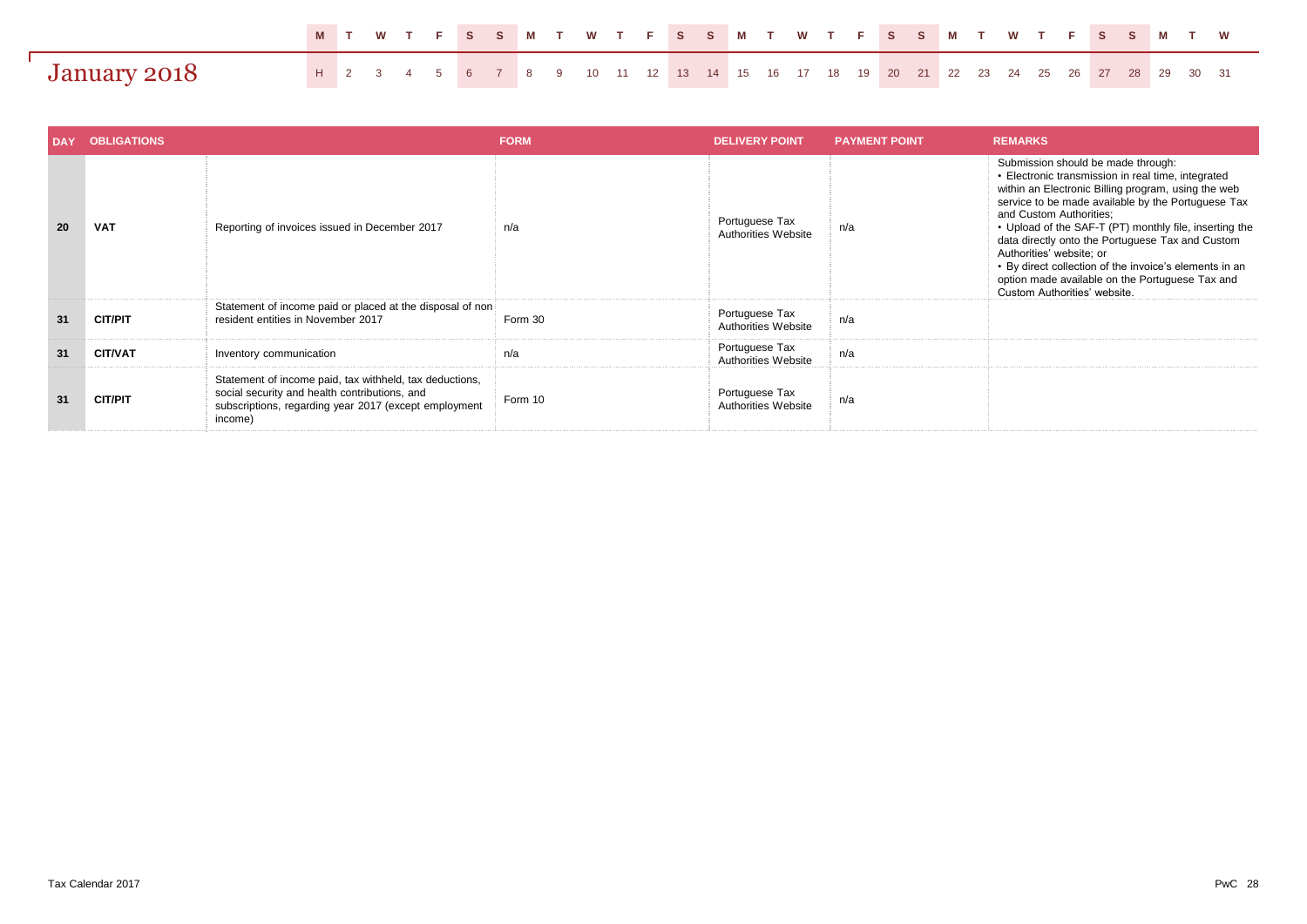## 2017 Annual overview

| <b>Obligations - Individuals</b>                      |                                                                                                                                                                                                                                | <b>JAN</b> |    | FEB MAR APR MAY JUN JUL AUG SEP                                                  |    |          |    |    |    |    |    | OCT NOV | <b>DEC</b>                                                                 | <b>JAN 18</b> |  |  |
|-------------------------------------------------------|--------------------------------------------------------------------------------------------------------------------------------------------------------------------------------------------------------------------------------|------------|----|----------------------------------------------------------------------------------|----|----------|----|----|----|----|----|---------|----------------------------------------------------------------------------|---------------|--|--|
| <b>CIT/PIT/Social Security</b>                        | Statement of income paid, tax withheld, tax deductions, social security and health contributions, and subscriptions<br>(employment income)                                                                                     |            | 10 | 10                                                                               | 10 | 10       | 10 | 10 | 10 | 10 | 10 | 10      | 10                                                                         | 10            |  |  |
| <b>VAT</b>                                            | Filing of the return and annexes for the taxpayers covered by the monthly VAT regime                                                                                                                                           | 10         | 10 | 10                                                                               | 10 | 10       | 10 | 10 | 10 | 10 | 10 | 10      | 10                                                                         | 10            |  |  |
| <b>VAT</b>                                            | Filing of the return and annexes for the taxpayers covered by the quarterly VAT regime                                                                                                                                         |            | 15 |                                                                                  |    | 15       |    |    | 15 |    |    | 15      |                                                                            |               |  |  |
| <b>IES/Annual Return</b>                              | Filing of the 2016 IES / Annual Return and applicable annexes (if taxpayer has organized accounts)                                                                                                                             |            |    |                                                                                  |    |          |    | 15 |    |    |    |         |                                                                            |               |  |  |
| <b>Tax File</b>                                       | Deadline to prepare the 2016 tax file (if taxpayer has organized accounts)                                                                                                                                                     |            |    |                                                                                  |    |          |    | 15 |    |    |    |         |                                                                            |               |  |  |
| <b>PIT/CIT/Stamp Duty</b>                             | Monthly payment of withholding taxes (corporate and personal income tax), in case the taxpayer has organized<br>accounts, and Stamp Duty                                                                                       | 20         | 20 | 20                                                                               | 20 | 20       | 20 | 20 | 20 | 20 | 20 | 20      | 20                                                                         | 20            |  |  |
| <b>Social Security</b>                                | Monthly payment of contributions                                                                                                                                                                                               | 20         | 20 | 20                                                                               | 20 | 20       | 20 | 20 | 20 | 20 | 20 | 20      | 20                                                                         | 20            |  |  |
| <b>VAT</b>                                            | Filing of monthly recapitulative statement (intra-Community supplies of goods and services)                                                                                                                                    | 20         | 20 | 20                                                                               | 20 | 20       | 20 | 20 | 20 | 20 | 20 | 20      | 20                                                                         | 20            |  |  |
| <b>VAT</b>                                            | Filing of quarterly recapitulative statement (intra-Community supplies of goods and services)                                                                                                                                  | 20         |    |                                                                                  | 20 |          |    | 20 |    |    | 20 |         |                                                                            | 20            |  |  |
| <b>CIT/PIT</b>                                        | Statement of income paid, tax withheld and tax deductions regarding 2016                                                                                                                                                       | 20         |    |                                                                                  |    |          |    |    |    |    |    |         |                                                                            | 20            |  |  |
| <b>VAT</b>                                            | Filing of the quarterly VAT return of telecommunications, broadcasting & electronic services rendered to non-<br>taxable persons                                                                                               |            |    |                                                                                  | 20 |          |    | 20 |    |    | 20 |         |                                                                            | 20            |  |  |
| <b>PIT</b>                                            | Payment on account (self-employment income)                                                                                                                                                                                    |            |    |                                                                                  |    |          |    | 20 |    | 20 |    |         | 20                                                                         |               |  |  |
| <b>CIT/VAT</b>                                        | Inventory communication                                                                                                                                                                                                        | 31         |    |                                                                                  |    |          |    |    |    |    |    |         |                                                                            | 31            |  |  |
| <b>PIT/CIT</b>                                        | Filing of the 2016 annual statement of income paid, tax withheld, tax deductions, social security and health<br>contributions, and subscriptions - Form 10                                                                     | 31         |    |                                                                                  |    |          |    |    |    |    |    |         |                                                                            | 31            |  |  |
| PIT                                                   | Filing of the 2016 annual return and annexes                                                                                                                                                                                   |            |    |                                                                                  |    | $31^{1}$ |    |    |    |    |    |         |                                                                            |               |  |  |
| <b>Real Estate</b><br><b>Municipal Tax</b>            | Payment of real estate municipal tax (three instalments when higher than $€500$ )                                                                                                                                              |            |    |                                                                                  | 30 |          |    | 31 |    |    |    | 30      |                                                                            |               |  |  |
| <b>Addition to the current</b><br>property tax (AIMI) | Payment of addition to the current property tax (AIMI)                                                                                                                                                                         |            |    |                                                                                  |    |          |    |    |    | 30 |    |         |                                                                            |               |  |  |
| <b>Social Security</b>                                | Filing of statement regarding the amount of income received in 2016 for activities performed by self-employees                                                                                                                 |            |    |                                                                                  |    | 16       |    |    |    |    |    |         |                                                                            |               |  |  |
| PIT                                                   | Payment of PIT upon assessment by the PTA                                                                                                                                                                                      |            |    |                                                                                  |    |          |    |    | 31 |    |    |         |                                                                            |               |  |  |
| <b>PIT</b>                                            | Annual reporting of rental income received in 2016, who are exempt and have not opted for issuing electronic<br>receipt income - Form 44                                                                                       | 31         |    |                                                                                  |    |          |    |    |    |    |    |         |                                                                            |               |  |  |
| <b>IRS</b>                                            | Verification, register and confirmation of the invoices on the Tax and Customs Authorities website (for PIT tax<br>deduction purposes)                                                                                         |            | 15 |                                                                                  |    |          |    |    |    |    |    |         |                                                                            |               |  |  |
| <b>Tax Planning</b>                                   | Statement of tax planning schemes proposed / acompanied by promotors                                                                                                                                                           |            |    | Until the 20 <sup>th</sup> of the following month after that to which they refer |    |          |    |    |    |    |    |         |                                                                            |               |  |  |
| <b>Tax Planning</b>                                   | Statement of tax planning schemes adopted by users                                                                                                                                                                             |            |    | Until the end of month following the month of adoption                           |    |          |    |    |    |    |    |         |                                                                            |               |  |  |
| <b>Annual Vehicle Tax</b>                             | Payment of annual vehicle tax                                                                                                                                                                                                  |            |    | Until the last day of the month in which the license plate was issued            |    |          |    |    |    |    |    |         |                                                                            |               |  |  |
| <b>VAT</b>                                            | Taxpayers are obliged to communicate the transport documents prior to the beginning of the<br>Communication of transport documents<br>transport or until de $5th$ following working day, depending on the way of communication |            |    |                                                                                  |    |          |    |    |    |    |    |         |                                                                            |               |  |  |
| <b>Social Security</b>                                | Statement of admission of new employees                                                                                                                                                                                        |            |    |                                                                                  |    |          |    |    |    |    |    |         | 24 hours before the effectiveness of labour agreement or start of activity |               |  |  |

1) when foreign source income is obtained, for which there is a tax credit for international double taxation that could be applied, when the amount of tax paid in the state of source is not determined until the end of the